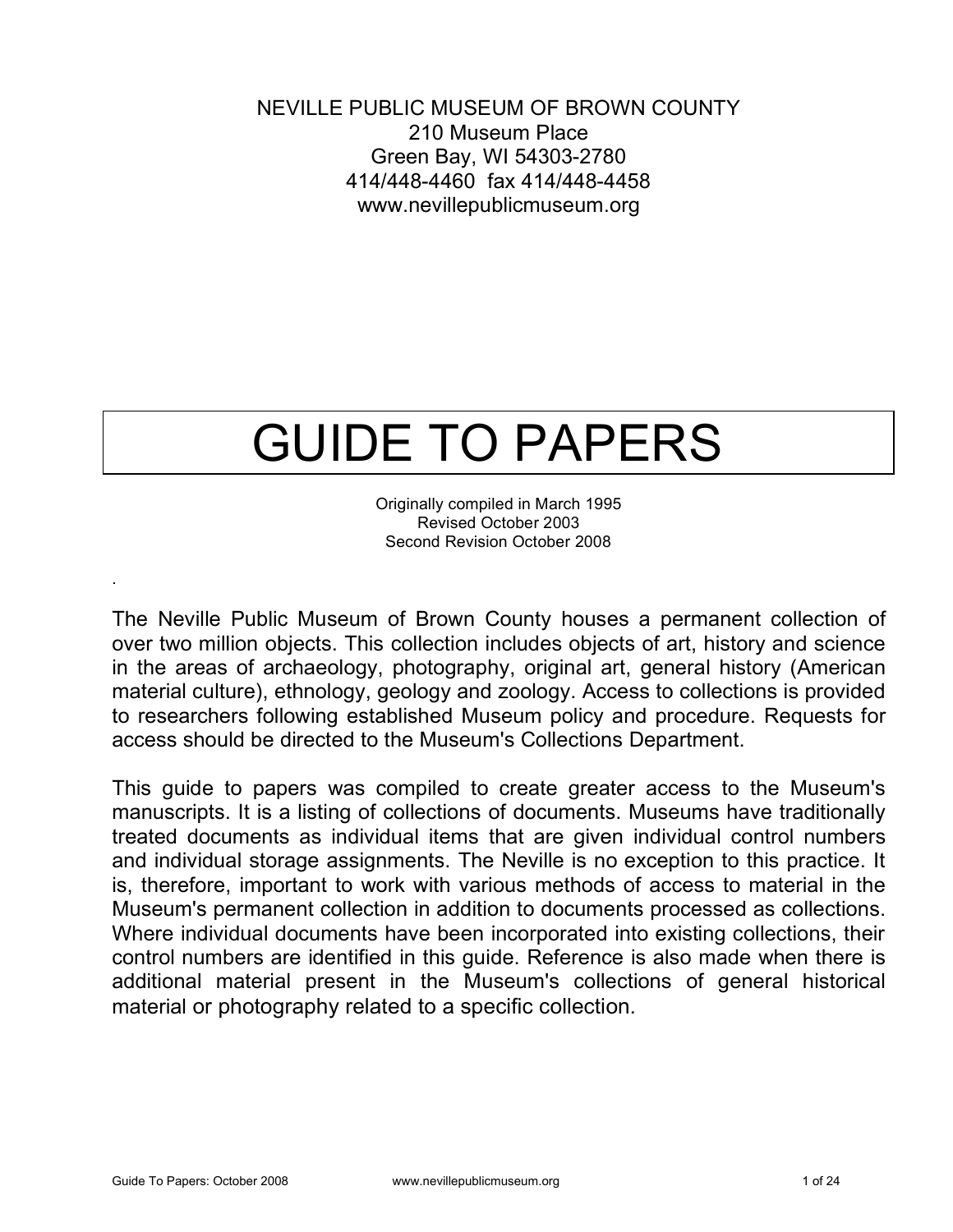ACCOUNT BOOK Records 1814-1816,1840. 1 Volume. #3072/1937 (GAC Box 1 MS4 C1)

> Two separate account books in one volume; one dates 1840, written in French, names including John Lawe, George Grignon, Dom. Brunet and Louis Beaupre. Beginning at the opposite end of the volume, the second account book dates 1814-1816, also French, names including Louis Dubee, Ag Grignon, John Lawe, Joseph Roy, Thomas Anderson, Pierre Brunett, Ducharme; many pages covered with recipes.

ANCIENT ORDER OF HIBERNIANS

Records 1913-1919.

2 Volumes.

#1987.83 (MS1 A1)

Ledger and cash book for the Ancient Order of Hibernians of Bay City, Wisconsin.

ANCIENT ORDER OF UNITED WORKMEN (A.O.U.W.)

Records 1879-1881.

1 Volume.

#D8202 (GAC Box 4 MS4 C1)

Minutes of Green Bay fraternal organization, A.O.U.W., Howard Lodge No. 72 from initiation, 7/24/1879 to 4/1/1881. Weekly Friday night meetings were held at 109 N. Pearl Street.

ASTOR, WILLIAM B.

Records 1860s-70s.

3 Files.

DU10 Drawer2 VF People

Correspondence to Henry S. Baird in Green Bay from Wm. Astor acting as executor for John Jacob Astor.

BAIRD, HENRY SAMUEL AND JAMES SHERMAN BAKER Records 1845-1918. 16 Boxes including 8 Volumes.

MS1 C4-C6

H.S. Baird was a prominent lawyer, politician and land agent. J.S. Baker married Baird's daughter, Eliza and worked in Green Bay as an insurance agent, lawyer and land agent. The bulk of the Baird/Baker papers consist of correspondence, especially the business correspondence of Baker. Volumes include Baird's letterpress books. Collection inventory on file. See also, Baker collection and NPM photo collection.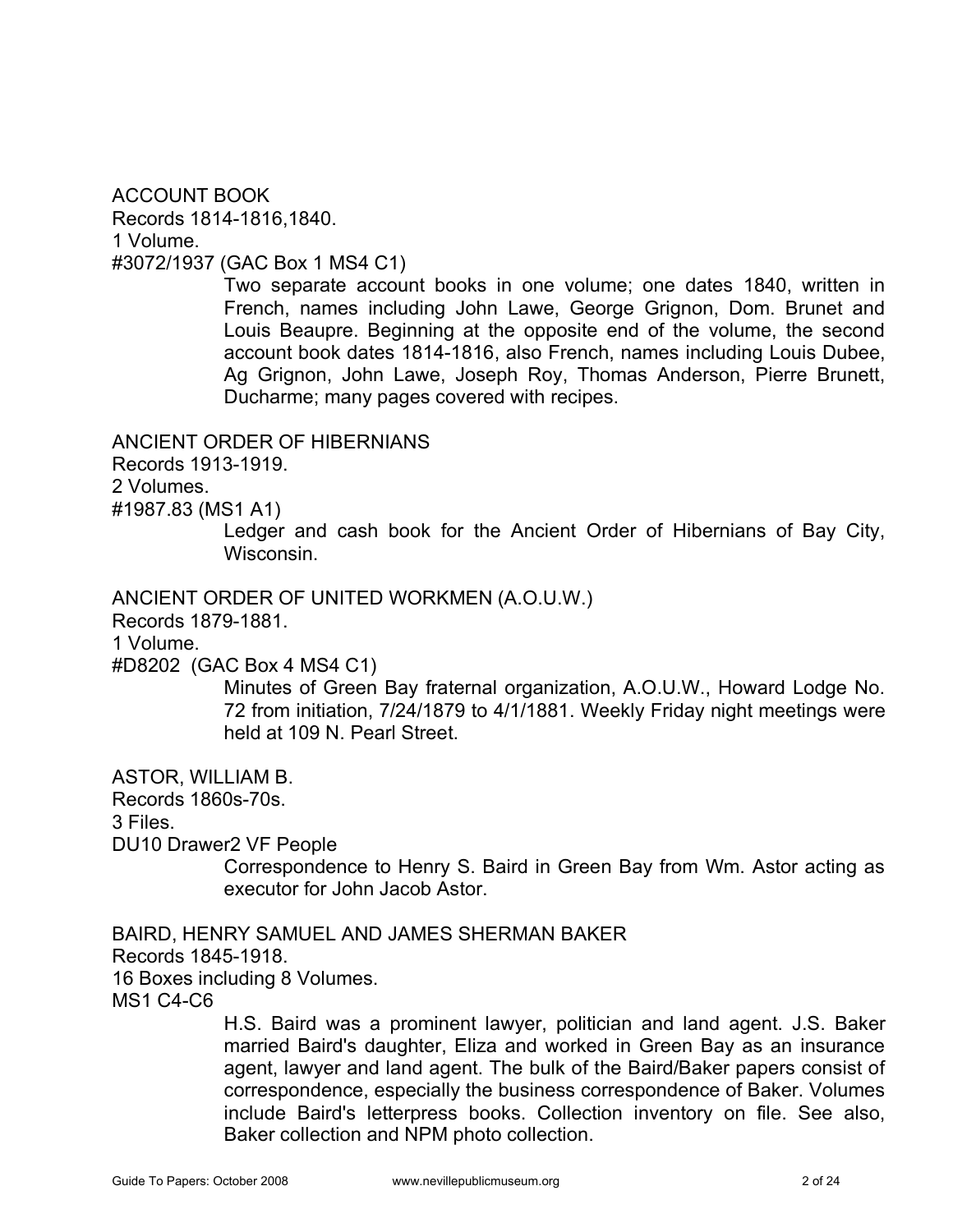BAKER, JAMES Records 1835-1880. 8 Volumes. #1955/1384 (GAC Box1 MS4 C1) #5254-5259/1976.3600 (GAC Box 5 MS4 B1) #5275/1976.3600 (GAC Box 16 MS4 C2)

> Six volumes of letter books (1848-1880) and two account books. James Baker was a Green Bay insurance agent, lawyer and land agent and was associated with H.S. Baird. See also, Baird and Baker collection and NPM Photo collection. And vertical file.

BASTEN, PETER Records ca. 1900-1963. 1 Box. #1976.3559(MS4 C7)

Memorial booklets, cards and other documents relating to the Peter Basten family of Bay Settlement. Peter Basten operated a tavern there from 1903 until his death in 1963. Collection inventory on file.

BAY SETTLEMENT PUBLIC SCHOOLS Records 1851-1891 1 Volume, 1 File. #3188 (GAC Box3 MS4 C1) See Burkhart Family Papers.

BAY SHORE STREET RAILWAY CO. Records 1908-1910

1 Volume.

# 2198/301 (GAC Box4 MS4 C1)

Minutes of stockholders meetings for Green Bay streetcar company. Officers include Fred A. Rahr, A.C. Neville and F.E. Murphy.

BLESCH, LOUISE A. Records 1902. 1 Volume. #4500/3138 (GAC Box7 MS4 B1) Diary.

BLESCH, FRANCIS T. Records 1824-1922. 1 Box. #1989.26.57 (MS1 A5)

> Correspondence, real estate transactions and personal papers relating to the Francis T. Blesch family and businesses. Collection includes manuscript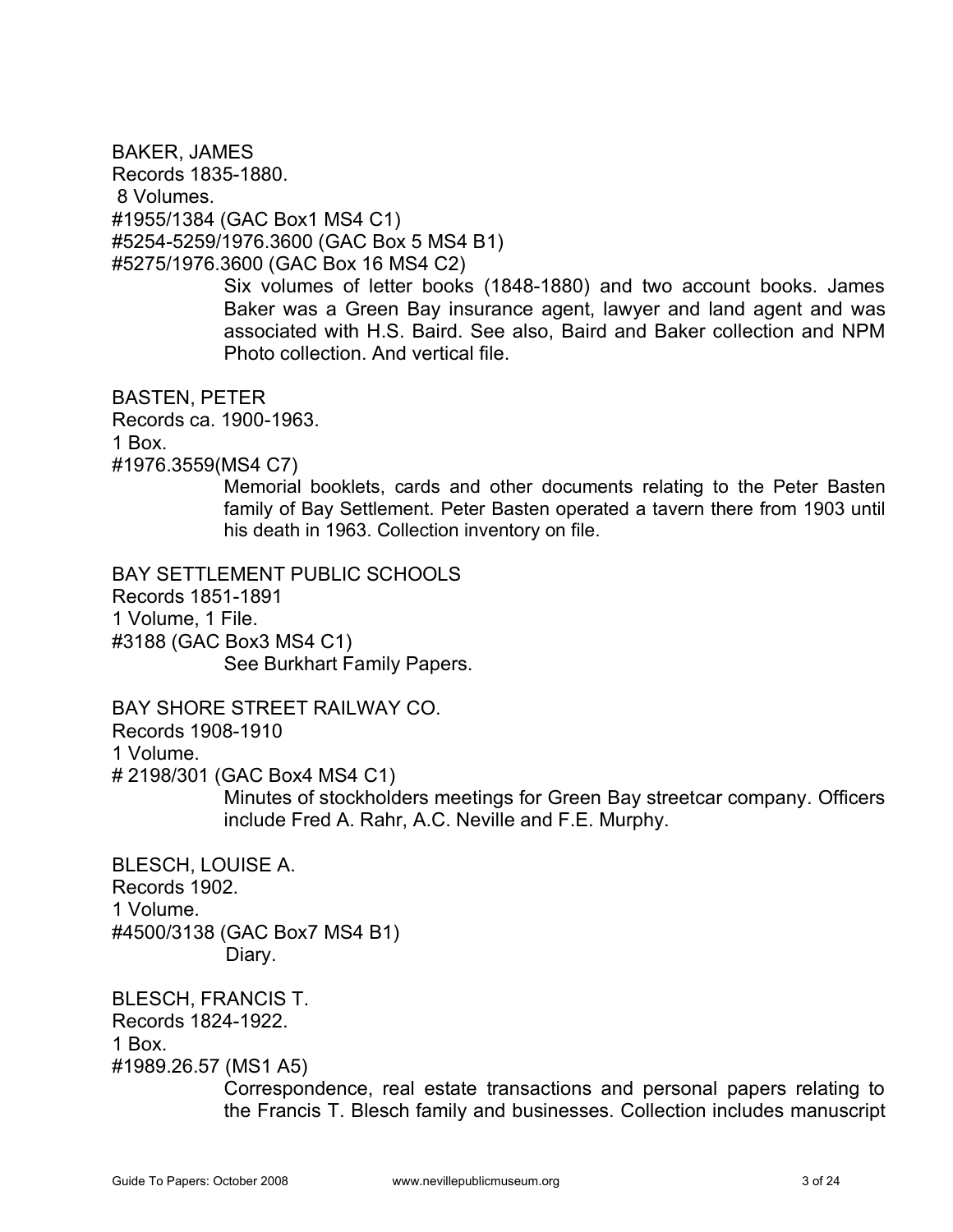material relating to Jorgensen and Monroe families. Collection inventory on file. See also, Neville Photo Collection.

BRETT, DR. BENJAMIN C. (1833-1931) Papers 1906-1928 1 Box, 1 Flat Box #2008.19 (MS1, C7)

 Collection includes papers from a Civil War veteran, Dr. B.C. Brett, after his return to the Green Bay area at the end of the war. They include correspondence, poetry and newspaper clippings, original poetry, and acceptance certificate into the Masons, and a scrapbook.

BROWN, CHARLES E.

Records1889-1945.

53 Boxes (Located in office of Regional Archeologist)

Papers of former curator at State Historical Society of Wisconsin Museum and Secretary of Wisconsin Archaeological Society which include correspondence, research notes, and drawings. Microfilm copy on site. Original held by State Historical Society of Wisconsin Archives. Collection inventory on file.

## BROWN COUNTY, COURTHOUSE CONSTRUCTION

Records 1908-1911.

1 Box.

#2003.22, (MS2 C2)

Papers regarding the construction of the Brown County Courthouse including bills, personal notes, claims for payment, authorizations and requests for changes. Three blue prints were removed and stored separately (MD2 DR23). C.E. Bell architect and J.A. Murphy superintendent.

BROWN COUNTY, MISCELLANEOUS OFFICIAL FINANCIAL AND LEGAL **DOCUMENTS** Records 1830-1927. 1 Box #2003.25 (MS2 C2) Papers include appeals, court proceedings, exempt property statements,

inventories, land sales, oaths for wolf bounties, and street improvements. There are also papers specific to Finlay F. Hamilton, Isaiah Stauffacher and George Johnston.

BROWN COUNTY, LAND RECORDS Records 1826-1939. 8 Boxes (MS1 A2) #5248/1976.3600 (GAC Box1 MS4 C1) #5249, 5250, 5261, 5262/1976.3600 (GAC Box16 MS4 C2) #11644/1403 (GAC Box16 MS4 C2)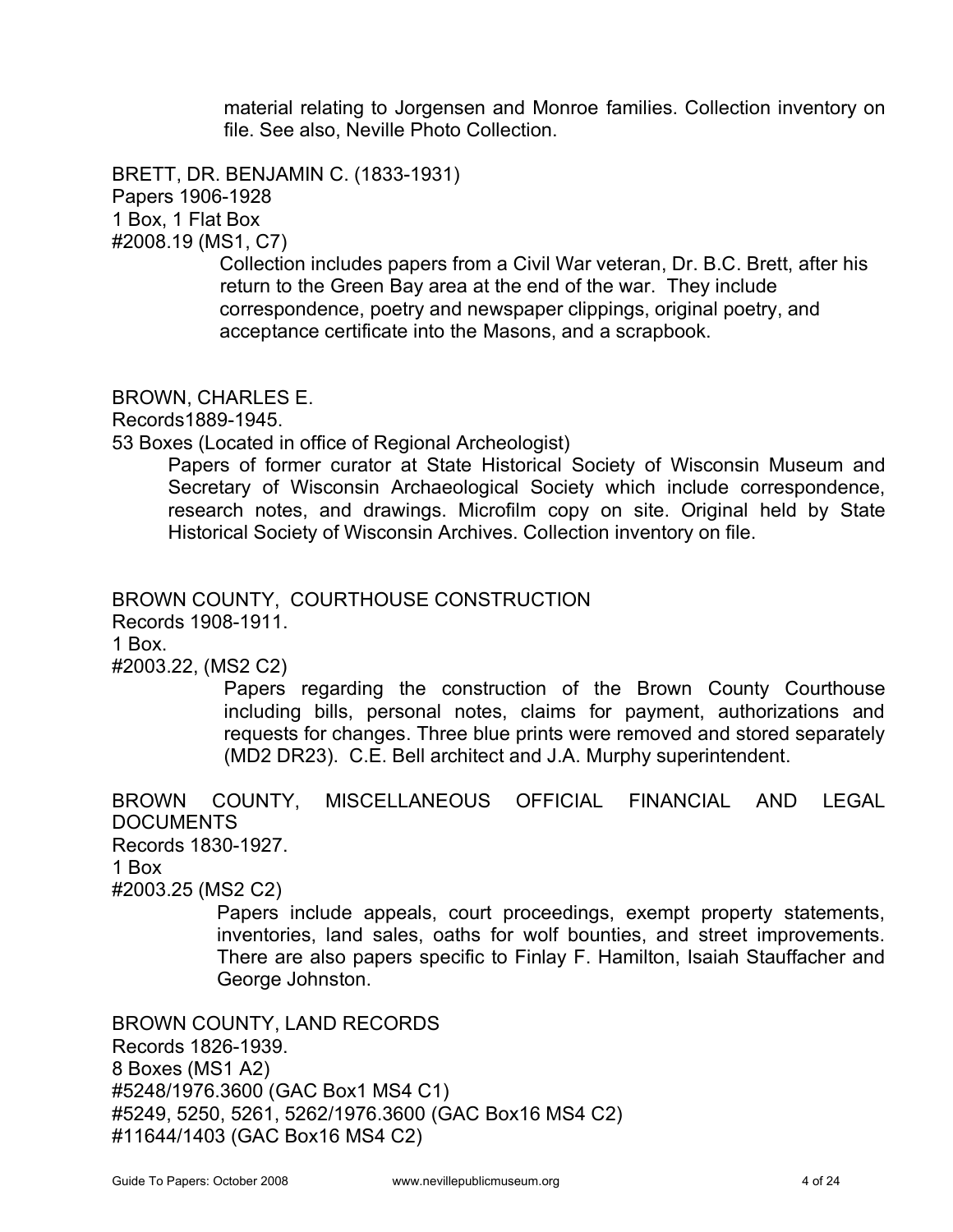Land records transferred from Brown County Register of Deeds Office in 1989.

BROWN COUNTY FAIRGROUNDS RACETRACK Records 1916-1921. 5 Volumes. #1731-1733/1215 (MS4 A4)

#1729-1730/1215 (MS4C5)

Members Books and duplicates of the official record of horse races over track held at the Brown County Agricultural Fair Association (Northeast Wisconsin Fairgrounds) in De Pere.

BROWN COUNTY WAR HISTORY COMMITTEE

Records 1919.

9 Boxes.

Includes D 11,423, D 11, 445-11,464

### **Presently on loan to Wisconsin Historical Society Archives**

Surveys of Brown County men who served in World War I. Collection includes photographs and original letters from interviewees. Collection includes number of photographs. Collection inventory on file.

BURKHART FAMILY

Records 1849-1905.

1 Box.

#L 3188, 3191 (MS4 C6)

Bay Settlement school records include those written by teacher, John Michael Burkhart and correspondence of his brother, Anton. John Michael, Anton, Johann and Joseph settled the largely Bavarian settlement which later became New Franken in the 1840's.

CADLE HOME

Records 1872-1887.

1 Volume.

#1954/1384 (GAC Box 15 MS4 C2)

Articles of Incorporation and minutes for Cadle Home in Green Bay which was organized as a home and hospital for orphaned children. Officers included J.S. Baker, W.C. Pettibone and E.H. Ellis.

CAMPBELL, ROBERT R.

Records 1864.

1 Volume.

# L616 (GAC Box7 MS4 B1)

Diary. Robert Campbell served in Company H of the  $12<sup>th</sup>$  Wisconsin Volunteer Infantry Regiment during the Civil War.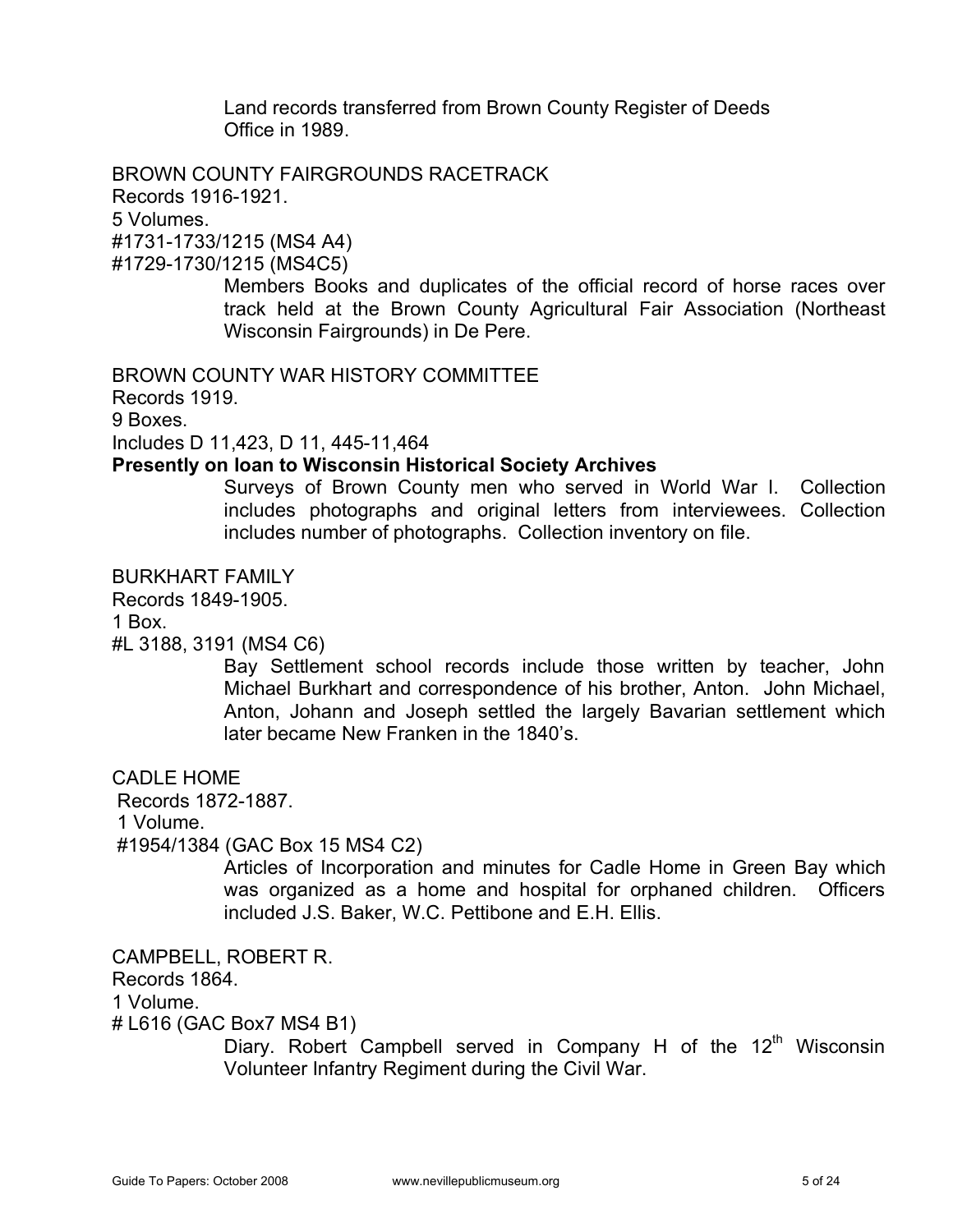CANNON, DONALD J. Papers through 2003 1File #2008.30.4 (Mezzanine, MS1, C7. Box 1) Cannon served with the Wisconsin  $42^{nd}$  (Rainbow) Division during World War II where he spent time in Germany and Austria; his regiment arrived at Dachau the day after it was liberated. The papers inclued newspaper clippings, a good standing card, a story from the war, a timeline of the war, a school essay, a photo of Don, and a photo of a plaque commemorating the  $42<sup>nd</sup>$ 's deeds. CIGAR MAKERS INTERNATIONAL UNION, LOCAL 162 Records 1900-1920's. 2 Boxes. #1979.66 (MS1 B5) Unprocessed collection. CITIZENS ELECTRIC, LIGHT & POWER CO. Records 1892. 2 Volumes. #1951/1384 (GAC Box1 MS4 C1) #5246/1976.3600 (GAC Box15 MS4 C2) Articles of incorporation and minutes for power company which was briefly located at 320 N. Washington in Green Bay. CITY BANK OF GREEN BAY Records 1863-1864. 1 Volume. # 3000/1863 (GAC Box 15 MS4 C2) Account book with Green Bay Stove Co. CITY NATIONAL BANK Records 1873-1874. 6 Volumes. #5266-5268/1976.3600 (GAC Box14 MS4 C2) #3073/1917 X369 (GAC Box14 MS4 C2) #11,871/1528 (MS4 A4)

> Volumes of receipts, accounts receivable, invoices, bank drafts and memorabilia.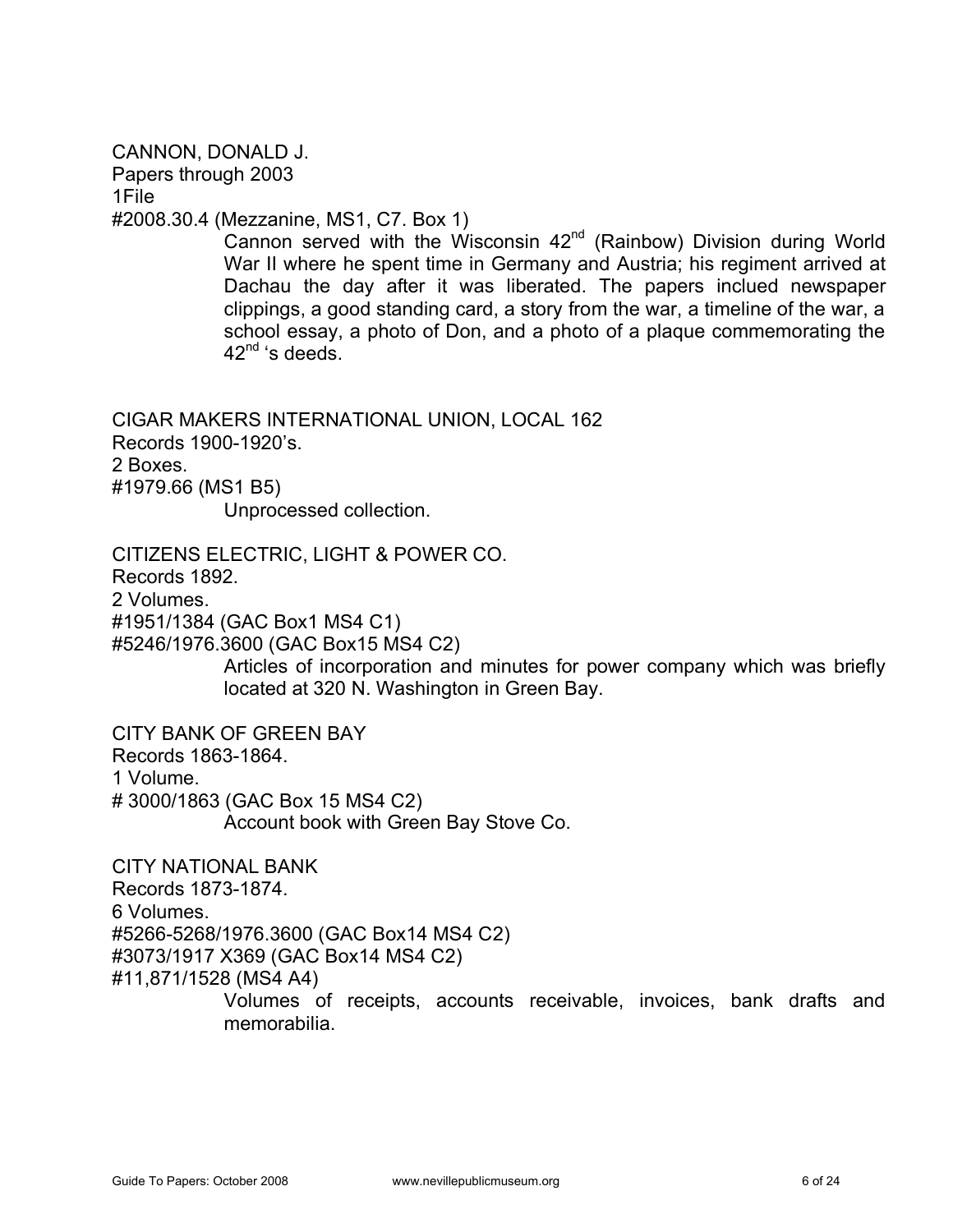## COAD FUNERAL HOME Records 1910-1943. 7 Volumes. #1987.83 (MS4A3)

Seven volumes of funeral records of the Coad Funeral Home which was located at 415 W. Walnut Street in Green Bay from 1911-1922; later at 509 W. Walnut Street; latest business name (1986) was O'Brien, Greiser & Coad Funeral Home.

DEEDS

Records 1700 – 1932. 3 Boxes (MS1 A1) Various. Collection inventory on file.

DESNOYERS, FRANK, #5856/1982.27 (GAC Box1 MS4 C1), #2815/1831 (GAC Box7 MS4 B1) #1993.22.21 1 Box (MS1 A7) Unprocessed collection.

DOTY, JAMES DUANE

Records 1763-1840.

1 Box.

# L2496 (MS1 C6)

Papers include notebook of legal definitions, volumes translating Indian names and words, a volume titled "Voyages 1822" and a journal relating to Pontiac's Rebellion of 1763. Collection inventory on file.

DUCHATEAU, FRANK J.B. Records 1807-1945. 4 Boxes (MS4 C3).

> Compilation of miscellaneous personal and business papers. Business papers include those related to A. Duchateau Co., a Green Bay liquor wholesaler, and to various military and land transactions. Of note are the papers relating to the invention of the folding pail, aid to Belgium in World War I, and support of the Neville Public Museum. Collection inventory on file.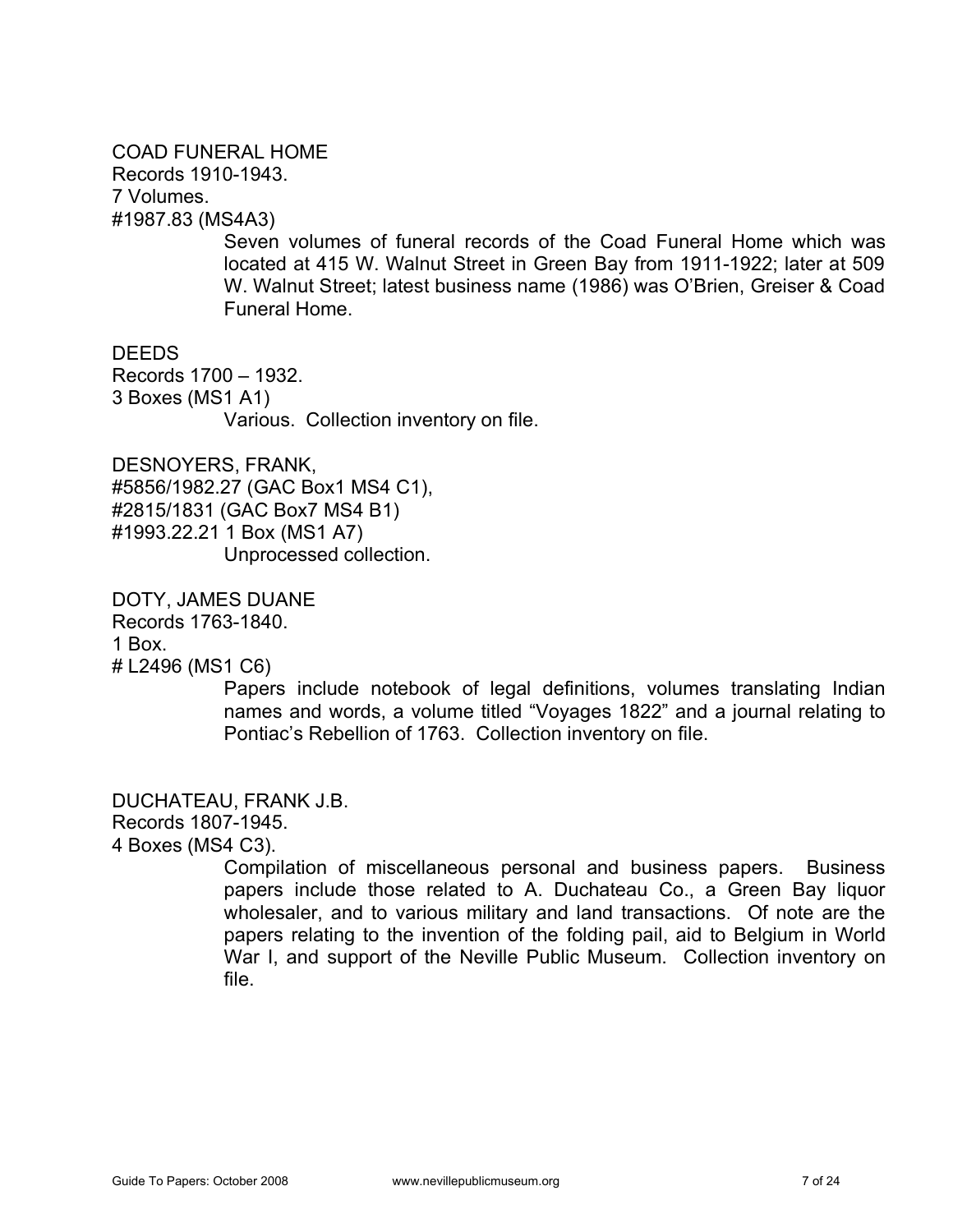## DUNCAN, JOHN Records 1883-1890. 1 Volume # 4012/2893 (GAC Box1 MS4 C1)

Ledger for sawmill; record of stock on hand, accounts (paid and received), and balances at Strong's Bank and Mitchell's Bank. John Duncan came to Fort Howard in 1868 and operated a foundry and machine shop. He also constructed steam barges and operated a sawmilling business. Record found by donor in "Old John Duncan" house at 102 S. Ashland in Green Bay.

## EAMES, CYRUS Records 1818-1869. 2 Boxes. # 2495 (MS4 C7)

Business papers, correspondence and maps relating to Cyrus Eames' early participation in the New England Emigrating Company's Settlement of Beloit, Wl. Resided at 301 Monroe Street in Green Bay in the 1870s. Collection inventory on file.

ELLIS AND MERRILL

Records 1861-1911. 35 Boxes. #5282-5354/1976.3600

## **Presently on loan to Wisconsin Historical Society Archives**

Eleazer Holmes Ellis and Carlton Merrill established their Green Bay law firm in 1890. In1902, Merrill was appointed Brown County judge. Records include complete files of correspondence between the attorneys and their clients from 1890 to 1905. Financial and legal records are also in the collection. Collection inventory on file.

ELMORE, AUGUSTA Records 1892. 1 Volume, 1 File. #5521/1979.67 (GAC 12 MS4 A1) Scrapbook with recipes.

**ERIKSEN** Records 1858-1922. 1 Box. #1995.55.1 (MS1 A6)

Land records and building and supply receipts. Receipts include those for Kemnitz, Jorgensen, Manthey. Also account books, fire insurance policy, and Brown County property tax receipts.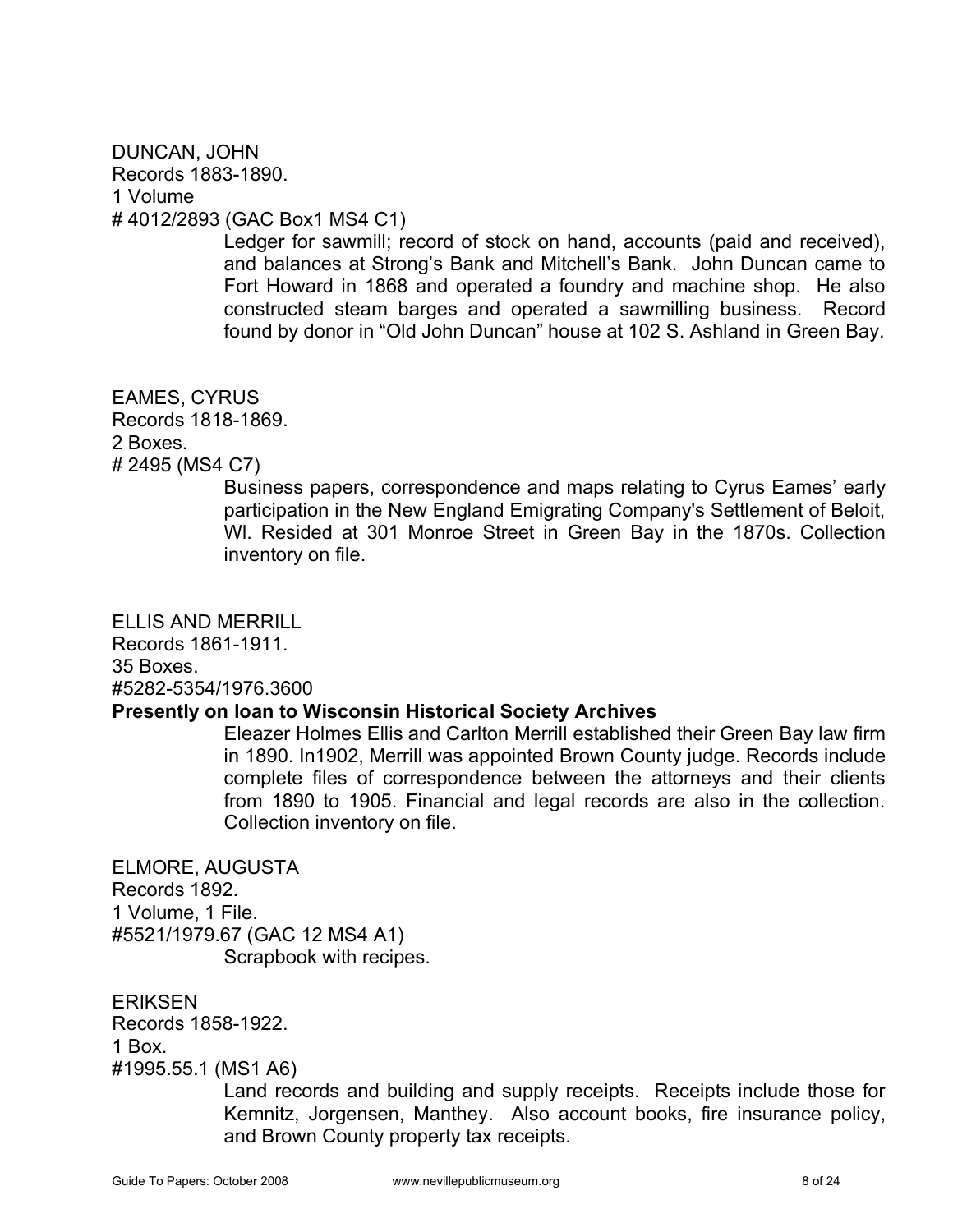FAIRFIELD, BEN; CRATE & BOTTLE CO. Records 1815-1850. 1 Volume. #L5143 (GAC Box15 MS4 B2) Invoice book; possibly a middle Atlantic business.

FAIRMONT CREAMERY CO.

Records 1917-1962.

#2008.1.10

1 Box (MS1 A7)

Papers from the Fairmont Creamery Company and its subsidiaries. Papers from an Escanaba land lease(1928-1962), the Stony Ridge and Big Falls Companies(1917-1919), Jacquot Cheese Company(1920s), The Green Bay Cheese Factory(1917), Gopher Hill Cheese Company(1917-1938), and miscellaneous materials(1917-1930s). Fairmont was later bought out by Kemps. Collection includes contracts, land leases, correspondence, receipts, and miscellaneous papers.

FOERSTER GEISE & CO.(CARRIAGE CO.)

Records 1879-1902.

4 Volumes.

#4202-05/3031(GAC Box8 MS4 B1)

Product catalogs and price lists for carriage company located at 521 S. Broadway in Green Bay.

FORT HOWARD Records 1831-1887. 1 Volume. # 764/3510 (GAC Box5 MS4 B1) Quartermaster's Account Book. Only two pages pertain to Fort Howard; the rest is a later account.

FRANKLIN NO. 3 FIRE HOSE CO. Records 1887. 1 Volume. # 3485/1312 (GAC Box4 MS4 C1) Articles of Incorporation and minutes for Green Bay fire fighting unit.

FURBER, HENRY JEWITT # 2146, 2355 (MS1 A5 and MS1 A3) Unprocessed collection. See also, NPM Photo collection.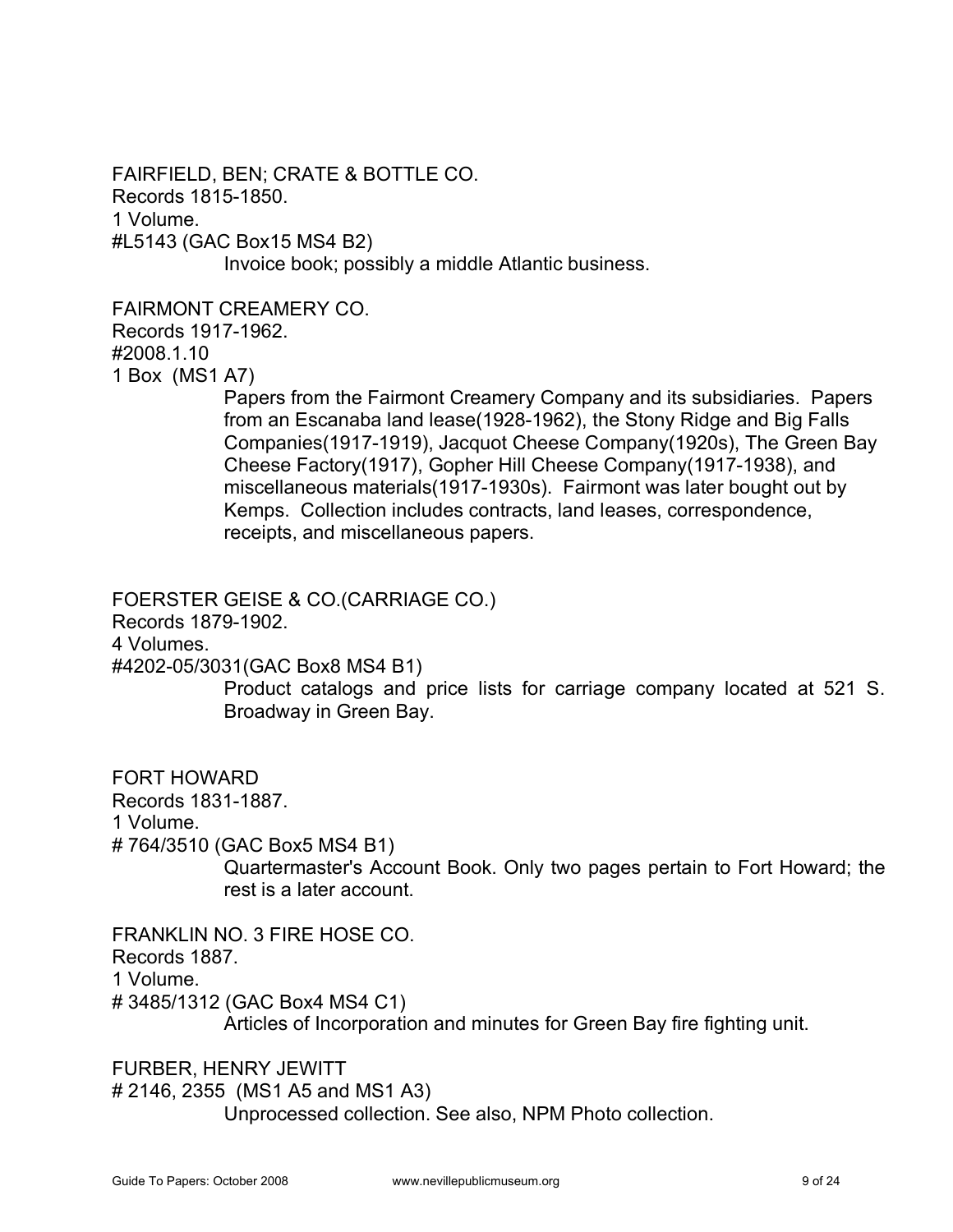GOODELL, NATHAN Records 1850-1889. 1 Volume. # 2214/529 (GAC Box1 MS4 C1) Invoice book. GRAND ARMY OF THE REPUBLIC, T.O. HOWE POST 124 Records 1861-1936. 6 Volumes. #2619 – 2624/1697 (GAC Box4 MS4 C1) These six volumes consist of minutes, members' log, roll and annual reports. GRAVES, ORLO B.

Records 1863. 1 Volume. #1776/1227 (GAC Box12 MS4 A1) Account book of Orlo B. Graves, later the scrapbook of Mrs. Graves.

GREEN BAY COMMUNITY THEATRE Records 1967-1981. 1 Box (MS1 A4) Programs.

GREEN BAY IRON CO. Records 1873-1902. 2 Volumes. # 2218/346 (MS4 A4) Account book.

GREEN BAY LIGHT GUARDS Records 1876-1878 1 Volume. #2201/1496 (GAC Box5 MS4 B1) Financial secretary's book.

GREEN BAY WATER CO. Records 1902-1920. 1 Volume. #1991.1.10 (GAC Box4 MS4 C1) Articles of Incorporation and minutes.

GREEN BAY WOMAN'S CLUB Records 1897-1957. 5 Boxes. # 1994.3 (MS3 C1 & MS3 C2)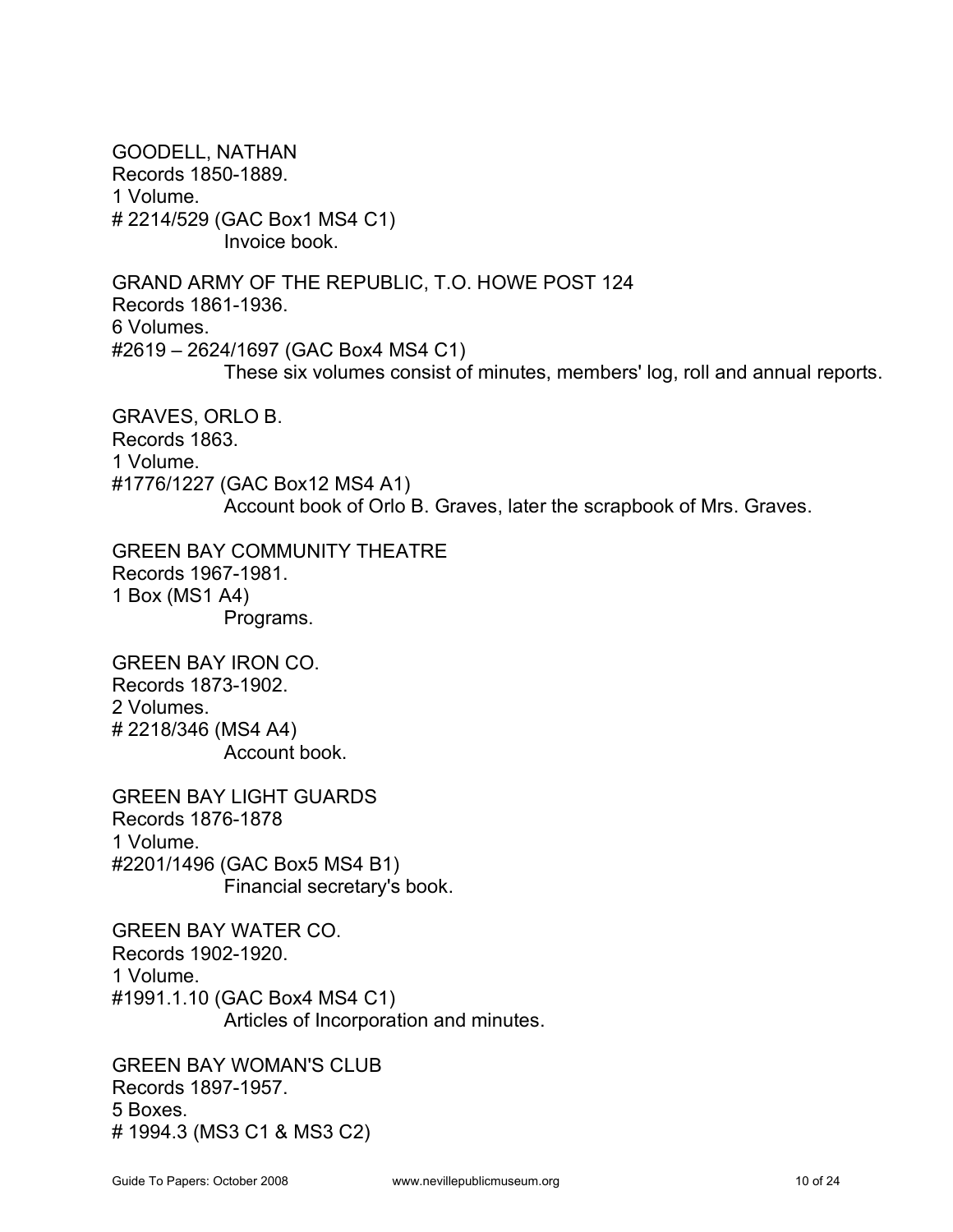Unprocessed collection.

GUARDIAN ENGINE FIRE CO. Records 1859-1888. 4 Volumes. #762/4482 (GAC Box4 MS4 C1) #759-61/4479-81 (MS4 A4) Company minutes and roll call book. Both secretary's and treasurer's roll for Green Bay fire fighting unit. HOCKERS BROTHERS BRICK Records 1919-1981

1 Small Box 2006.7.2

> Documents include agreements with the Chicago, Milwaukee and St. Paul Railway, time books, partnership agreement, correspondence referring to railroad track extension, wills, and miscellaneous agreements in reference to highway access. Collection inventory on file.

IRON CLIFFS CO.

Records 1884-1885.

1 Box.

#1989.24 (MS1 A7)

Collection consists of vouchers paid by Iron Cliffs Co. of Negaunee, Michigan over a period of two years. Collection inventory on file.

IRWIN, ROBERT JR.

Records 1824 – 1879.

1 Box.

#1996.65.1, (MS3 C5)

Collection contains indentures and correspondence relating to both the will and estate of Harriet Mitchell (daughter), 1873, and Irwin to his wife, Hannah, in Green Bay, 1824 – 1832. Collection inventory on file.

IZAAK WALTON LEAGUE Records 1957-1973.

4 Boxes.

#1996.55, (MS2 C2)

Collection includes correspondence, publications, Brown County Chapter meeting information. Names include C.F. Spinholz and W.E. Scott. Collection inventory on file.

JACOBS HOUSE Records 1868. 1 Volume.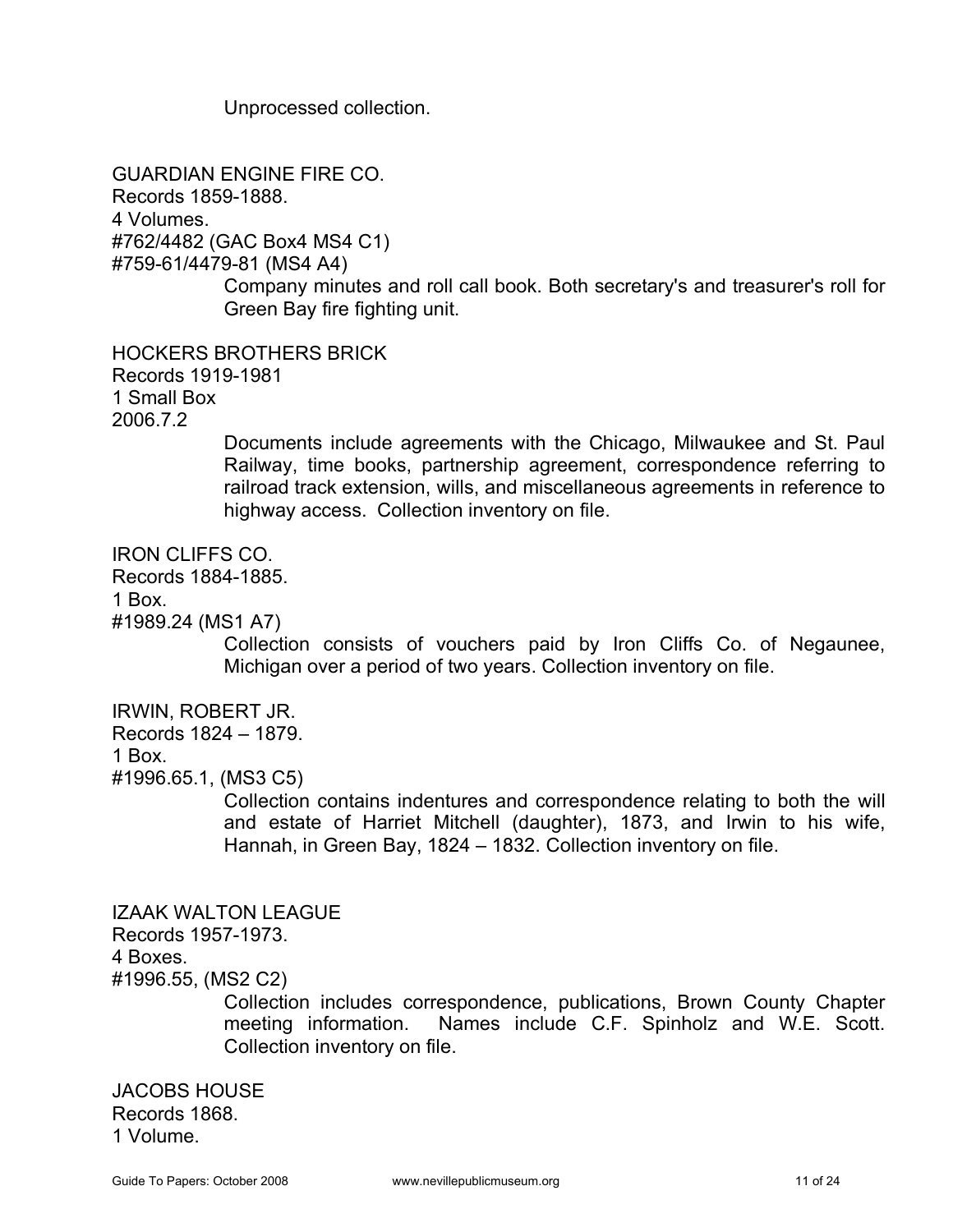#5632/1981.3 (MS4 A3) Green Bay hotel register.

JILOT FAMILY Records 1941-1946. 1 Box. #2003.16.7 (MS4 A3) Collection contains World War II soldier's records, membership cards, ration cards, correspondence, as well as Air Force and Army publications.

JORGENSEN-BLESCH CO. Records 1927. 1 Volume. #5670/1981.40 (GAC Box15 MS4 C2) Scrapbook and registry.

KELLOGG, RUFUS B. Records 1872. 1 Volume. #11,329/1368 (GAC Box2 MS4 C1) Account journal.

LAWE, JOHN

Records 1833-1851.

1 Volume.

# 1991.1.19 (GAC Box15 MS4 C2)

Account book relating to activities in Kaukauna. Names include George W. Lawe and Alexander Grignon. This account book originated from the estate of John Lawe.

LEIDEKA, GUSTAVE

Records 1919-1975.

1 Box.

#1996.41.5 (MS3 C4)

Personal and business papers, mostly financial. Local businesses mentioned include Engels Shoe Store, DuBois Motor Co., Stone Motor Co., Leicht Transportation Co., and Bertis MacAllister's Vanity Beauty Shop. There are also travel expense records and maps from vacations, and several undated Ku Klux Klan documents.

LEROY, JOHN M. Records 1863-1880. 3 Volumes. #2310 (GAC Box7 MS4 B1) Three diaries.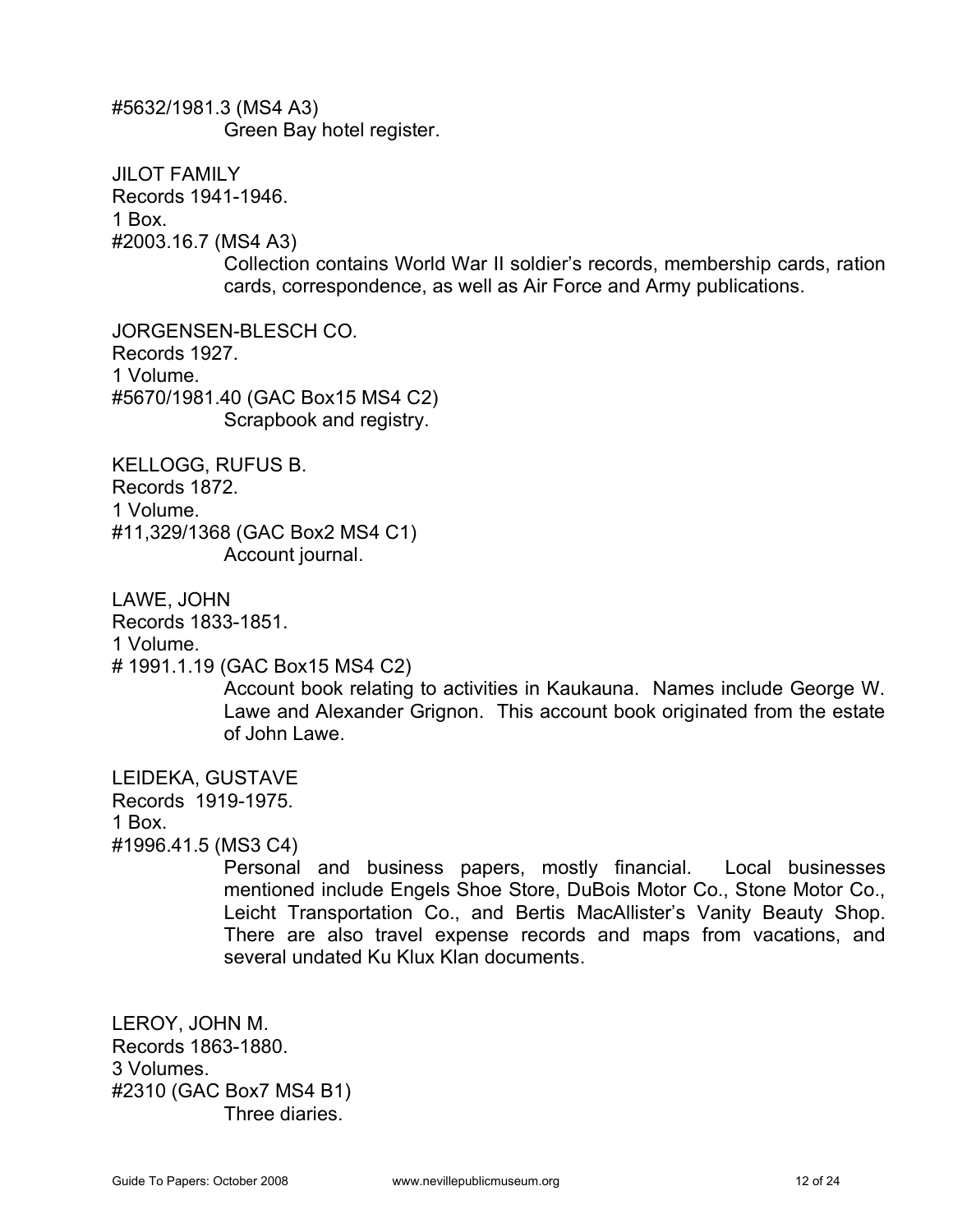## LOY, PETER S. Records 1851-1931. 5 Boxes. #280 (MS4 C4 and MS4 C3)

Collection of Martin Loy family papers. Martin's son, David, was an early resident of De Pere, WI moving to this area in 1847 to work with the De Pere Hydraulic Co. Peter S. Loy was a son of David Loy and also a resident of De Pere. Collection includes numerous scrapbooks of Martin Loy family compiled by P.S. Loy and ledgers and timebooks of P.S. Loy. Collection inventory on file. See also, NPM Photo collection.

LUSHA FAMILY MSS

Records 1835 -1926.

1 Box.

# 2002.35.15 (MS1 A4)

Contains correspondence, receipts, business cards, etc. along with 8 volumes. One of which is the Civil War diary of George H. Lusha, 1865. Lusha was with the  $17<sup>th</sup>$  Wisconsin Volunteer Infantry. Diary and correspondence are transcribed. See also, NPM Photo Collection.

MACY, CAPTAIN JOHN P. Papers 1863-1888 1 Box (MS1 A4) #2008.2

Military papers (1863-1868) pertaining to the service of Captain John P. Macy, a Union soldier in the  $10<sup>th</sup>$  U.S. Infantry during the Civil War and Indian Wars. The papers document Macy's activities as a recruitment officer in and around the New York area and St. Louis, and as a commanding officer at Fort Wadsworth in the Dakota Territory. The collection includes military orders, expense vouchers and reports, supply lists and inventories, contracts, and military correspondence.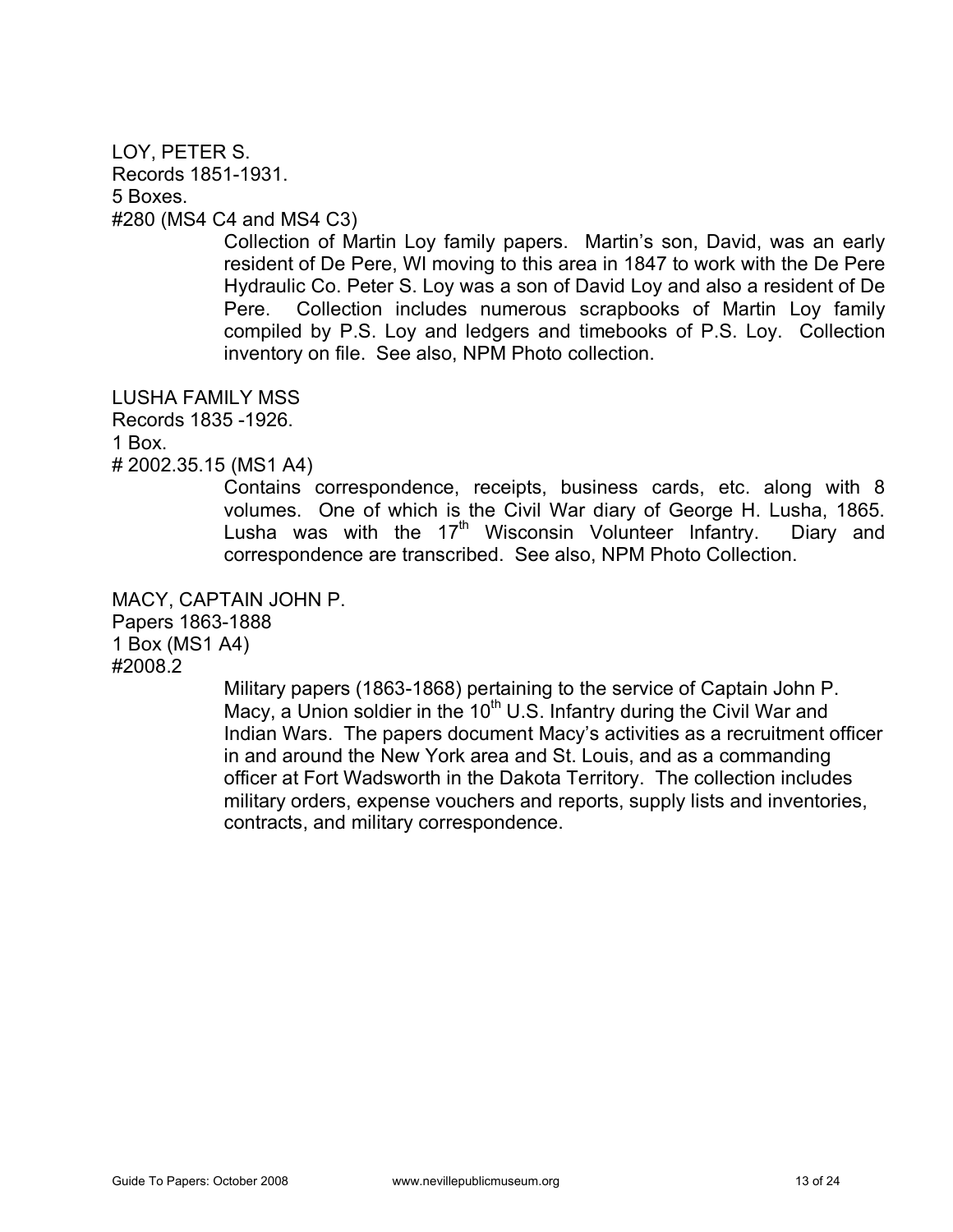E.C. MANGER & SON CO Records 1909-1939. 34 Volumes, 32 Files. #32374725, 4726, 4728, 4729 & 4731/3237 (GAC Box9 MS4 A1) #4715-4717, 4727, 4730, 4732-4734, 4737, 4739, 4744, 4745, 4748/3237 (GAC Box10 MS4 A1) #4750, 4749/3237, 5220/3041 (GAC Box11 MS4 A1) #4735, 4738, 4740, 4743, 4714, 4741/3237 (GAC Box17 MS4 A2) #4718-4720/3237 (GAC Box18 MS4 A2) #4713/3237 (MS4 C5) #4724, 8669/3237 (GAC Box21 MS4 A2) Primarily catalogs, price lists, sample books for Green Bay casket company.

Large and representative sample of early twentieth century funeral operations. The E.C. Manger & Son Casket Company was operated by the Manger family in Green bay from 1904 to 1988. It was located at Day St. and later at 715 Harvey Street in Green Bay. See also, artifacts in Neville historical collections.

MARTIN, MORGAN L.

Records 1701-1899.

2 Boxes.

# MS4 (MS1 B1)

Morgan L Martin came to Green Bay from New York in 1827. His home, "Hazelwood", was built ten years later. He was an early lawyer, banker, politician and land speculator of territory. Original collection on site. Collection inventory on file. See also, NPM Photo collection.

MARTIN, MORGAN L. Records 1865-1883. 1 Box. #MS2 (MS1 B1)

MARTIN, MORGAN L. Records 1747- 1888. 27 Volumes, 14 Boxes. # Wis MSSJ **Held at Wisconsin Historical Society Archives**.

MARTIN, MORGAN L. Records 1667-1936. 80 Volumes,17 Boxes. #MS3 (MS1 B1-3)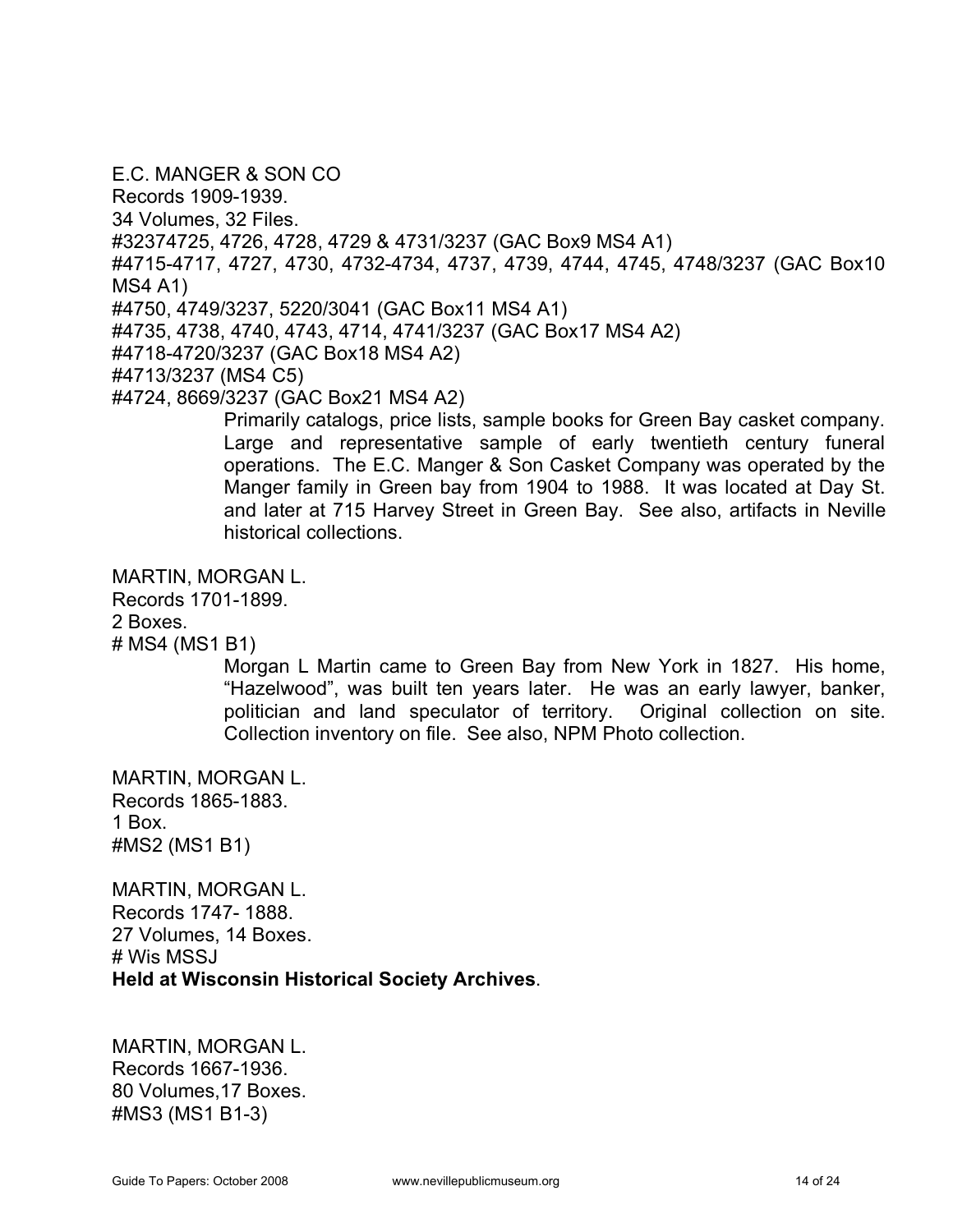MARTIN, MORGAN L. Records 1805-1887. 12 Volumes, 21 Boxes. MS1 (MS1 C1-3)

MARX, JOHN Records 1885. 1 Volume. #4200/3028 (GAC Box2 MS4 C1) Ledger of John Marx of Menasha, Wisconsin.

MAUER, LOUIS O. Records 1956. 1 Volume. #5245/1976.3598 (GAC Box11 MS4 A1) Memorial book for funeral of Louis O. Mauer.

MAUTZ PAINT AND VARNISH CO. Records 1935 1 Volume. #1991.1.5 (GAC Box1 MS4 C1) Account book for Green Bay paint store located at 110 S. Washington Street. See also, vertical file.

MERRlLL, H.L. Records 1902. 1 Volume. # 5529/1979.67 (GAC Box3 MS4 C1) Diary.

MERRILL FAMILY PAPERS Papers 1885-1962 1 Box 2008.1.9(MS1 A5)

> Papers, primarily family correspondence for the Merrill family of Brown County, Wis. (1885-1962). Letters pertain to local gossip, family matters, casual correspondence, matters of business, travel, and military service. Non-correspondence consists of newspaper clippings, bills, and fliers. This collection can be cross referenced with NPM's photo collection.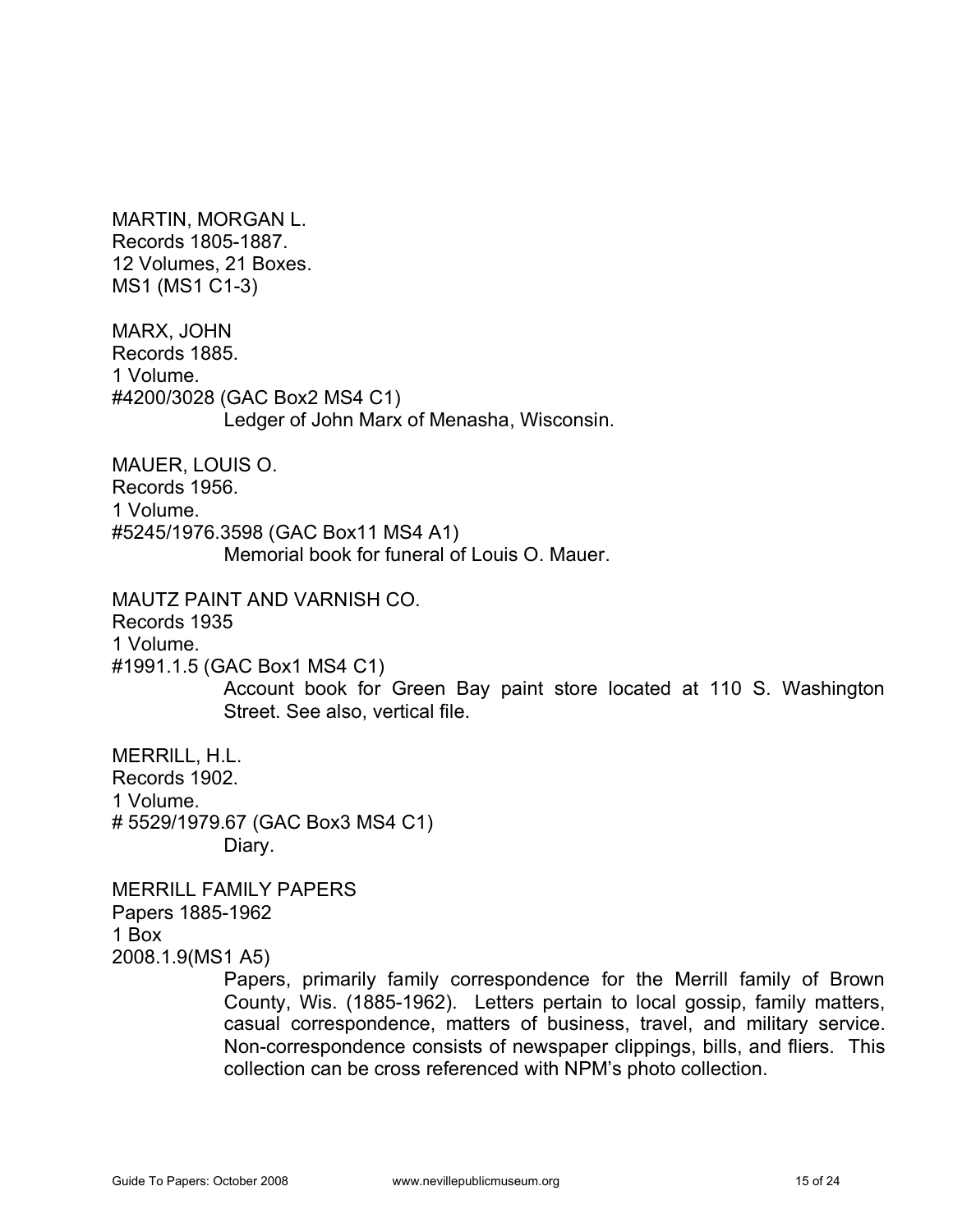### MONDAY EVENING CLUB

Records 1879-1881.

1 Volume.

#1614/1010 (GAC Box15 MS4 C2)

Minutes of Green Bay women's literary club organized 2/17/1879. Members included Misses Conklin, Alban, Lawton, Cotton. Last entry lists living members in 1939.

MONROE, CHARLES W.

Records 1870-1875.

1 Volume.

#4548/3139 (MS4 A3)

Commonplace book; part accounts and part journal. See also NPM Photo collection.

MORRELL, KENNETH Records 1917-1919. 1 Box.

#1987.85 (MS1 C7)

Correspondence, documents and newspaper clippings. Kenneth Morrell of Escanaba, Ml served as 2nd Lieutenant in the 23rd Engineers Regiment of the American Expeditionary Forces in France from 1918-1919.

MORROW, ELISHA

#### Records 1837-1874.

1 Box (MS1 A6)

Collection consists of personal and business correspondence. Collection inventory on file. See also artifacts in Neville historical collections.

NATIONAL IRON CO Records 1872. 1 Volume #2215/301 (GAC Box1 MS4 C1) Bylaws.

NEVILLE, ELLA HOES Records 1877-1900. 2 Volumes. # 6462-63/691 (GAC Box12 MS4 A1) Scrapbooks.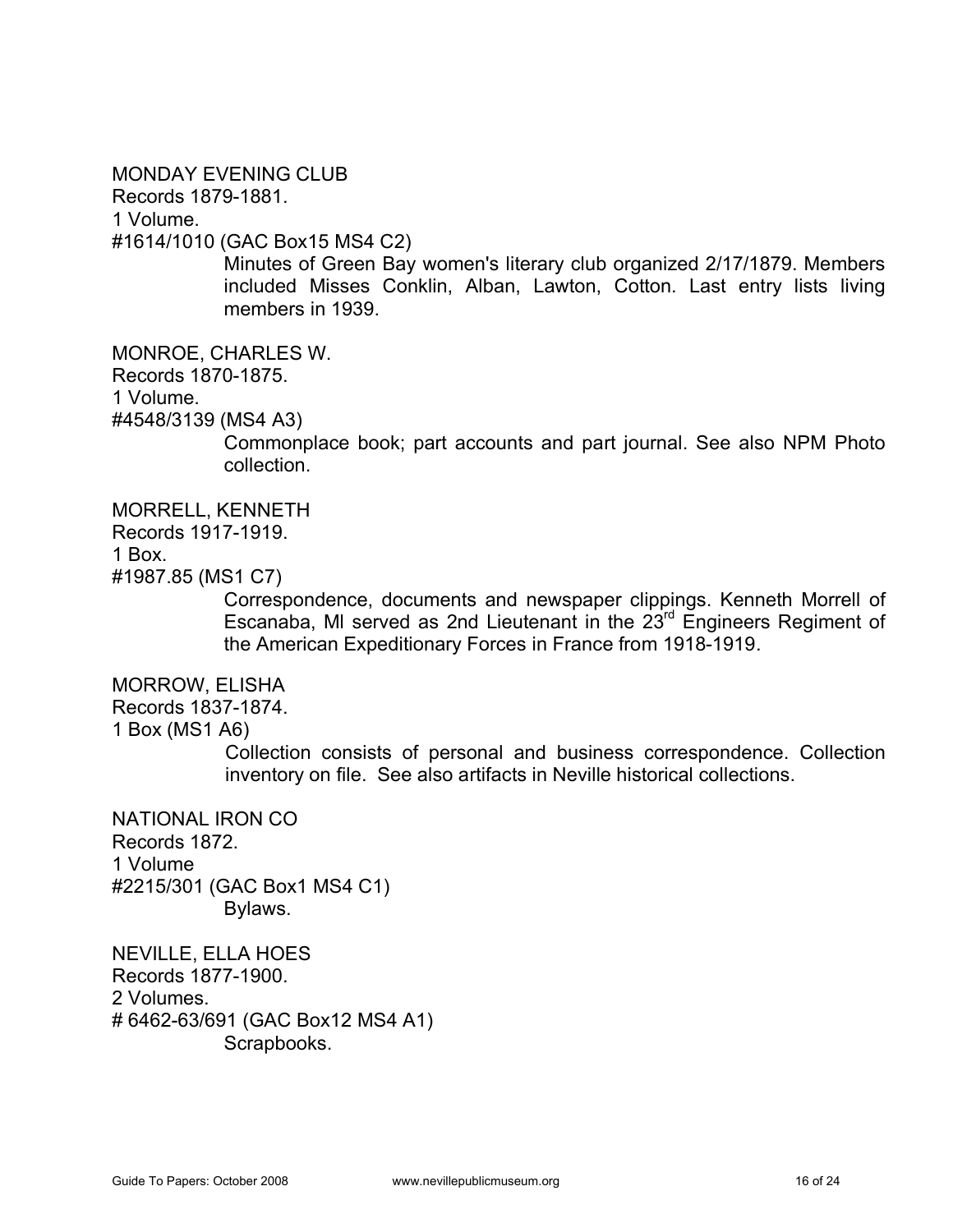NEVILLE, ARTHUR C. AND ELLA HOES Records 1837-1935. 6 Boxes. # 301 (MS4 B2 and A2)

> A collection of material including papers from A.C. Neville law practice. Personal receipts, invitations, scrapbooks and papers relating to Brown County Historical Association and Green Bay Historical Society. Collection inventory on file.

ONEIDA MOTOR TRUCK CO.

Records 1918.

2 Volumes.

#1988.17 (MS4 C5)

Ledger and general account book for Oneida Motor Truck Company located at 1800 S. Broadway in Green Bay.

PARENT, DENNIS J.

Records 1832-1861.

1 Box.

#1994.15 (MS4 C4)

Collection includes four diaries (1832-1834) written by this Green Bay resident who later settled at Bay Settlement.

PEARCE, DR. H.

Records 1870-1886.

2 Volumes.

#2197/302 (GAC Box12 MS4 A1)

#2174/302 (GAC Box2 MS4 C1)

Scrapbook and account book for Green Bay physician who practiced in the 1870s at Cherry Street between Washington and Adams with Dr. Olmsted.

RABY, DALE Records 1990-1991

1 Box.

#2002.18 (MS1 C6)

Personal correspondence and numerous photographs relating to Gulf War. Collection inventory on file. See also NPM photo collection.

RIDGLEY LIQUOR STORE Reocrds1929-1937. 1 Box and 1 Volume. (MS3 C6)

> Collection of ledgers and other financial transactions of Green Bay liquor store located at 315 Dousman St. and later at 238 N. Broadway.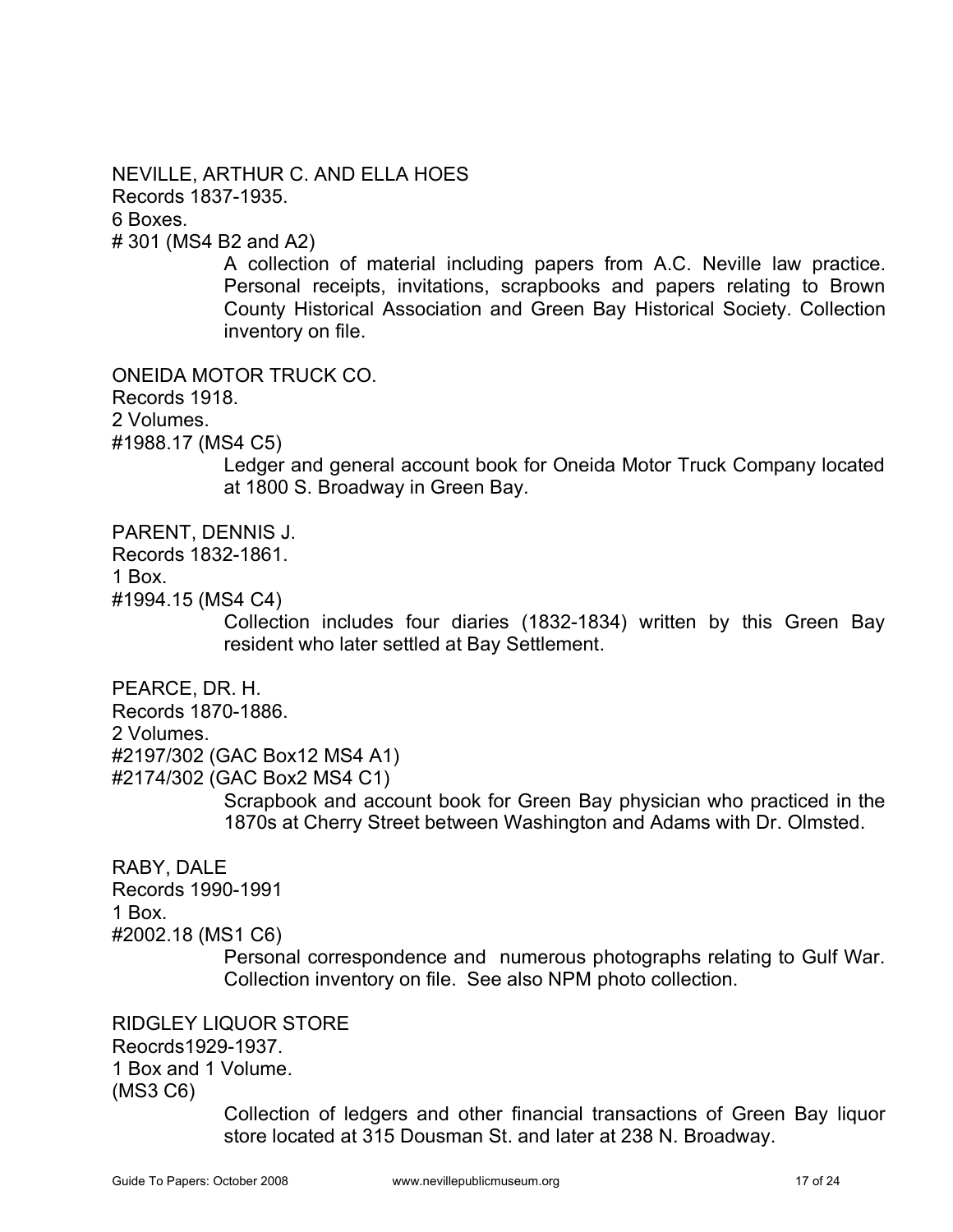ROCHSTROH, JOHN CHRISTIAN Records 1890-1929. 1 Box. #2000.53 (MS1 A4) Collection of business correspondence and receipts.

SCHAUER, MELCHIOR Records 1845-1908. 1 Volume. #L 3187 (DU10 Drawer3 VF: People, Schauer)

Memoirs of Melchior Schauer, Belgian immigrant to New Franken, Wisconsin. Translated transcript also on file.

SCHUMACHER, JOHN P. Records 1891-1939. 2 Boxes. #213 (MS1 A6)

J.P. Schumacher was a founder and major donor to the Neville Public Museum. He donated and sold over 15,000 objects to the Museum between 1923-1943. This collection consists primarily of field notes and maps. Included with the material is a twenty year correspondence with John V. Satterlee of Menominee Tribe.

SCHWEGER PHARMACY 1 Box, #5022-5044/3341, (MS4 C6) Unprocessed.

SIMON, PETER M. Records 1865. 1 Volume. #1152/678 (GAC Box7 MS4 B1) Diary. Peter Simon served in Co. K of the 21st Wisconsin Volunteer Infantry during the Civil War.

SMITH, MILDRED HOLLMAN Records 1947-1982. 5 Boxes.

#1989.46.1 (MS1 B6)

Mildred Hollman (Mrs. Ralph Curtis) Smith (1893-1996) was active in pollution control in the City of Green Bay, Wl in the 1940s through 1970s. Most notably, she was instrumental in the 1960s Mayor's Committee for a Cleaner Green Bay and the subsequent All American City Award.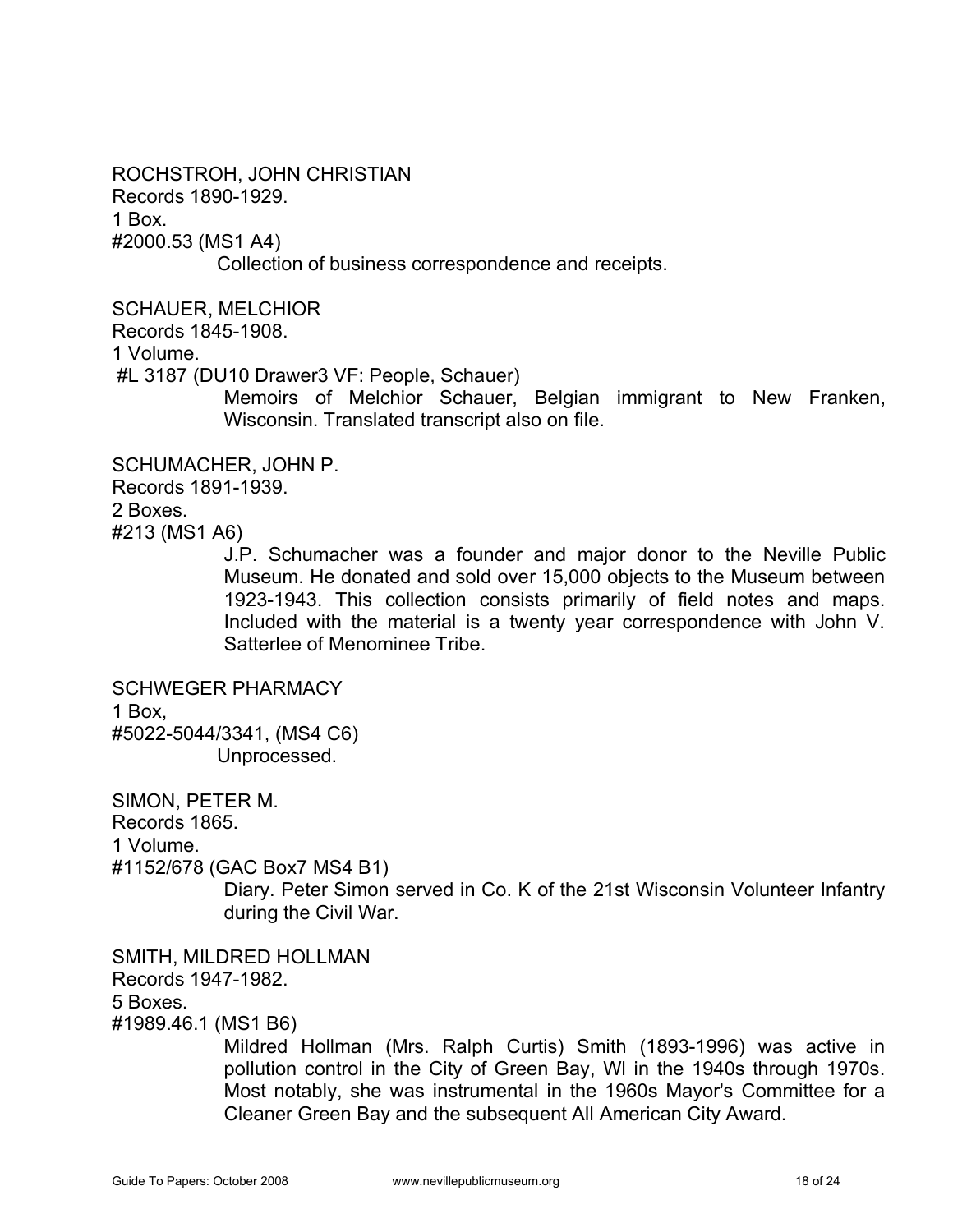SMITH, MILDRED HOLLMAN Records 1918 – 1993. 2 Boxes. #1994.66.1 (MS1 B6)

> Supplements previous collection, 1989.46.1. Includes family history, Mrs. Smith's wedding book, personal correspondence, and numerous photographs. See NPM photo collection.

SMITH, MORRIS Records 1964 1 Volume. #5220/3041 (GAC Box11 MS4 A1) Memorial book for funeral of Morris Smith.

STRAUBEL, MARJORIE Records 1926-1927. 1 Volume. #5527/1979.67 (GAC Box7 MS4 B1) Autograph book.

STRAUBEL, WEISE, WITTIG Records 1865-1943. 2 Volumes, 4 Files (GAC Box13 MS4 C2) 2 Boxes (Unprocessed) (MS1 A4)

Scrapbook, W.W.II Ration book, four files of receipts and miscellaneous papers. See also, Neville Photo Collection.

TILTON, FRANK, FAMILY

Records 1866-1912.

3 Volumes.

#1975.3462, 1991.1.15, 1991.1.17(GAC Box7 MS4 B1)

Diary, scrapbook and autograph book. Frank and Clara Tilton moved to Green Bay in 1856 after which time Frank Tilton served as Editor of the Green Bay Advocate for thirty-three years. Diary was written by George B. Tilton in 1866. Autograph book was compiled by Carrie Tilton in 1881. Scrapbook probably belonged to Carrie Tilton Bates (1910s). See also, NPM Photo collection.

TURN VEREIN Records 1860-1868. 1 Volume. #3426/2184 (GAC Box4 MS4 C1)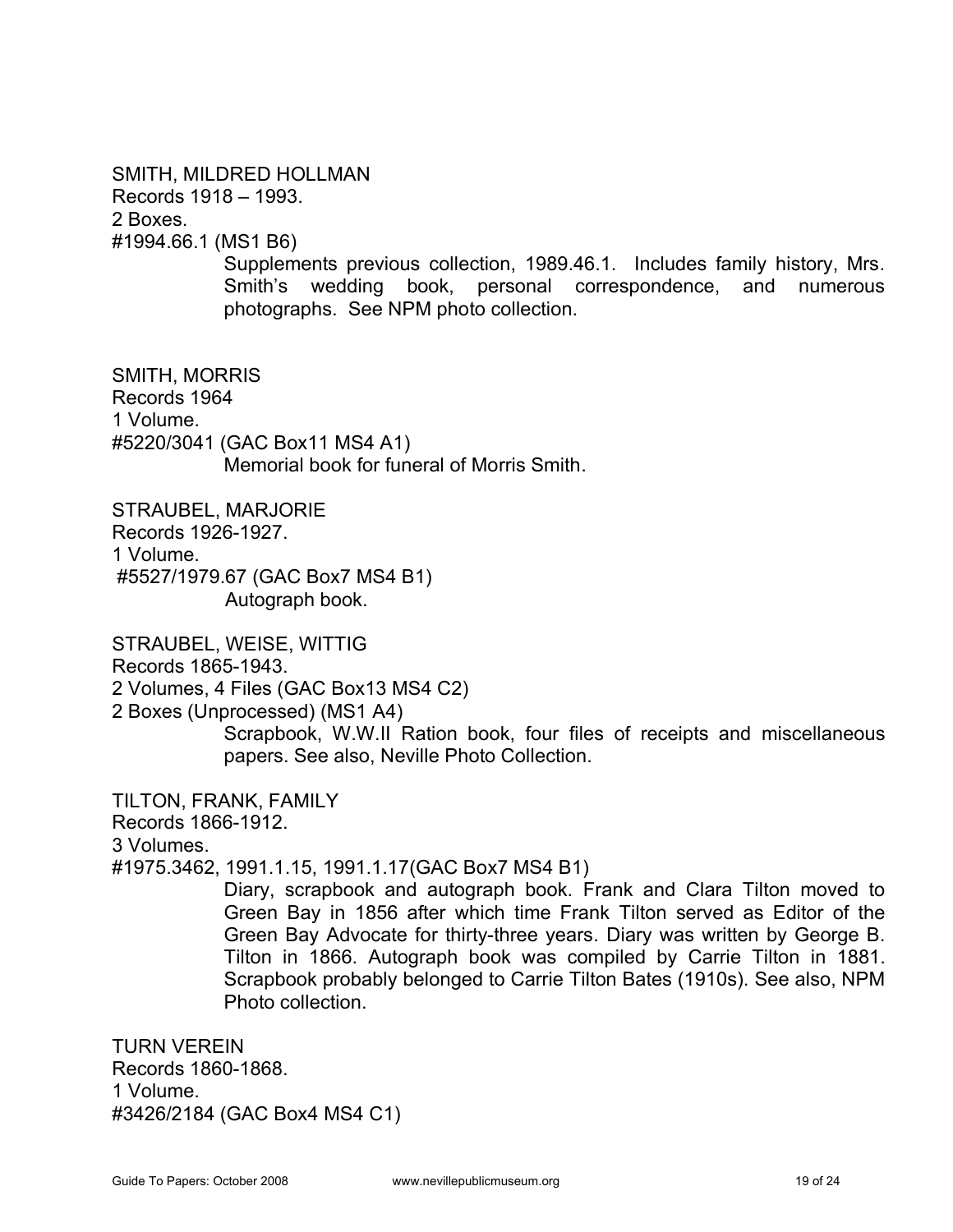Constitution and minutes of Turn Verein, a German athletic organization, written in German. Minutes date from 8/16/1860 to 7/10/1868.

UNITED STATES HOTEL Records 1854-1855. 2 Volumes. #1991.1.6 (GAC Box1 MS4 C1) #390/330 (MS4 A3)

> Volumes record registry for two year period. Last entry of 2nd volume states "United States Closed". The hotel was located on Washington Street in Green Bay. Boarders and diners names included General Green, Dr. Crane, M.L. Martin, Dominique Brunette. The hotel also let horses and buggies and stabled horses for the Wisconsin Stage Company. George P. Farnsworth was proprietor from 1853-55. The building burned in 1866 under ownership of J.S. Baker.

VAN NORSTRAND, A.H. Records 1862-1871. 2 Volumes. #2207-2208/543 (GAC Box5 MS4 B1)

Book containing military orders for Dr. A.H. Van Norstrand. Van Norstrand served as a surgeon in the 4th Wisconsin Volunteer Cavalry from 1861-1864. Also, letter book between J.W. Summer and Co. and Van Norstrand.

VOGELS, MARGUERITE C. EARLY Records 1943-1949. 1 Box. #1989.28.1 (MS1 A6)

> These military documents accompany Ms.Vogel's uniform, insignia and photograph, all reflecting her active duty as 2nd Lieutenant in the U.S. Army Nurse Corps during W.W.II. See NPM photo collection.

WELMAN, LYSANDER

Records 1857-1863.

3Volumes.

#L 7091 (GAC Box7 MS4 B1)

Three Civil War diaries. Lysander Welman served in Co. F, 137th New York Volunteer Infantry. See photo collection and NPM historical collection.

WHITNEY, DANIEL

Records 1826-1880.

1 Box (MS1 A6).

Primarily land transactions in Green Bay, Sheboygan, Stockbridge and various other counties in Wisconsin. These records were removed from the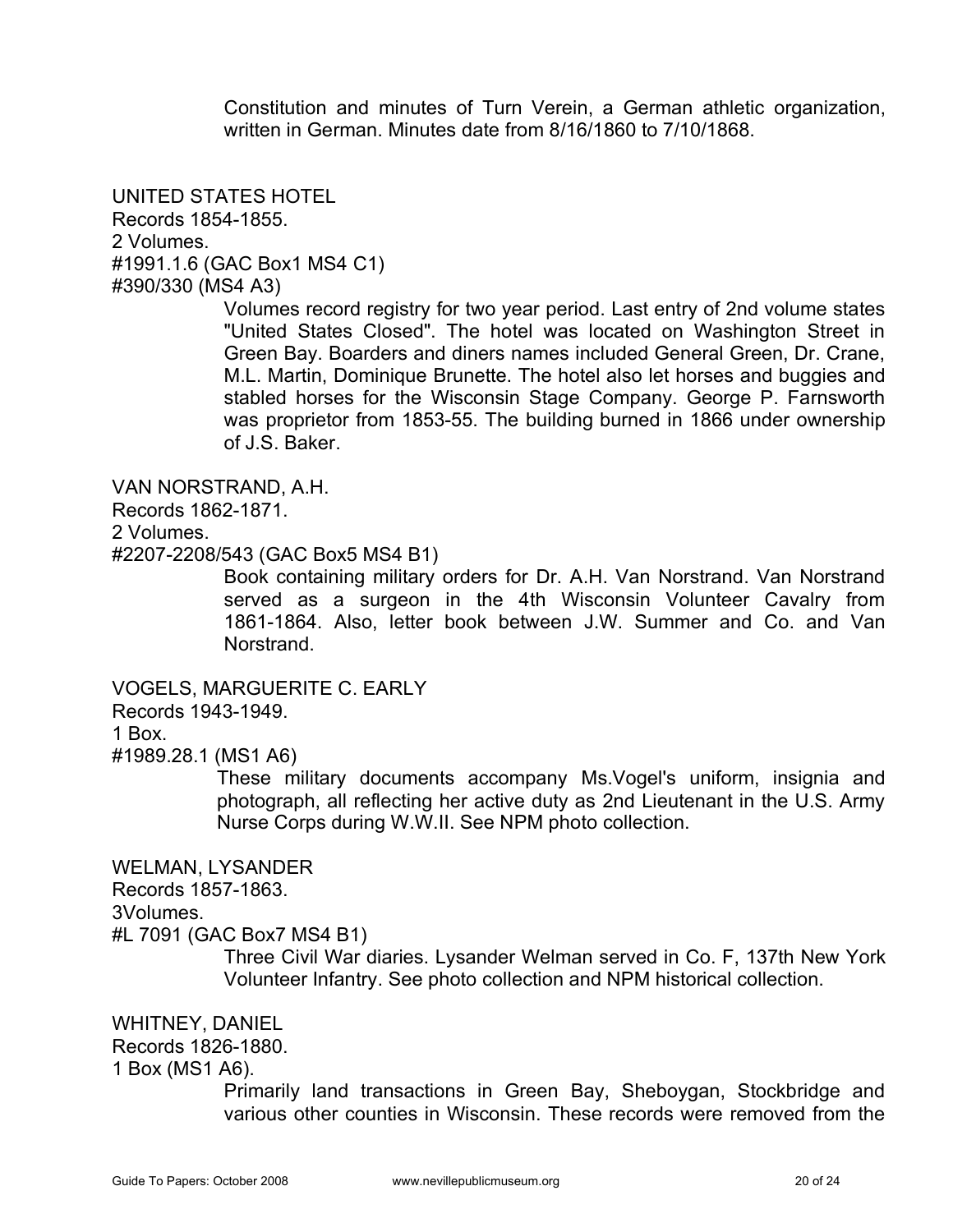Brown County Land Records collection. Collection inventory on file. See also, objects in NPM historical collections and NPM Photo collection.

WILLIAMS, ELEAZER Records 1634-1964 11 Boxes. #1103/4400-1117/4414

#### **Presently on loan to the Wisconsin Historical Society Archives.**

Williams was an Episcopalian missionary to the Oneida Indians of New York and was instrumental in their relocation to Wisconsin in 1824. He also claimed to be the "Lost Dauphin", the son of Louis XVI and heir to the throne of France. The collection includes personal correspondence, writings, speeches and material relating to the Oneida Tribe. Collection inventory on file. See also, NPM Photo collection.

WILTERDING, FLORENCE COLBURN Records 1926. 1 Box. #1990.4.1 (MS1 A4)

This collection of printed material relates to the wedding of Florence Colburn of Green Bay to John Wilterding in 1926. It accompanies the bride's wedding dress and numerous other objects in the Museum's collections. See also, NPM Photo collection.

WISCONSIN, 14TH VOLUNTEER INFANTRY REGIMENT, COMPANY F. Records 1862-1863. 1 Volume. (GAC Box 19 MS4 A2)

Company musters and payroll, February 28, 1862-April 30, 1863.

WISCONSIN FEDERATION OF WOMENS CLUBS 8<sup>TH</sup> DISTRICT 4 Boxes, (MS3 C1 and B1) Unprocessed.

WOMAN'S CHRISTIAN TEMPERANCE UNION Records 1889-1894. 1 Volume. #1613/1010 (GAC Box4 MS4 C1) Organization's minutes.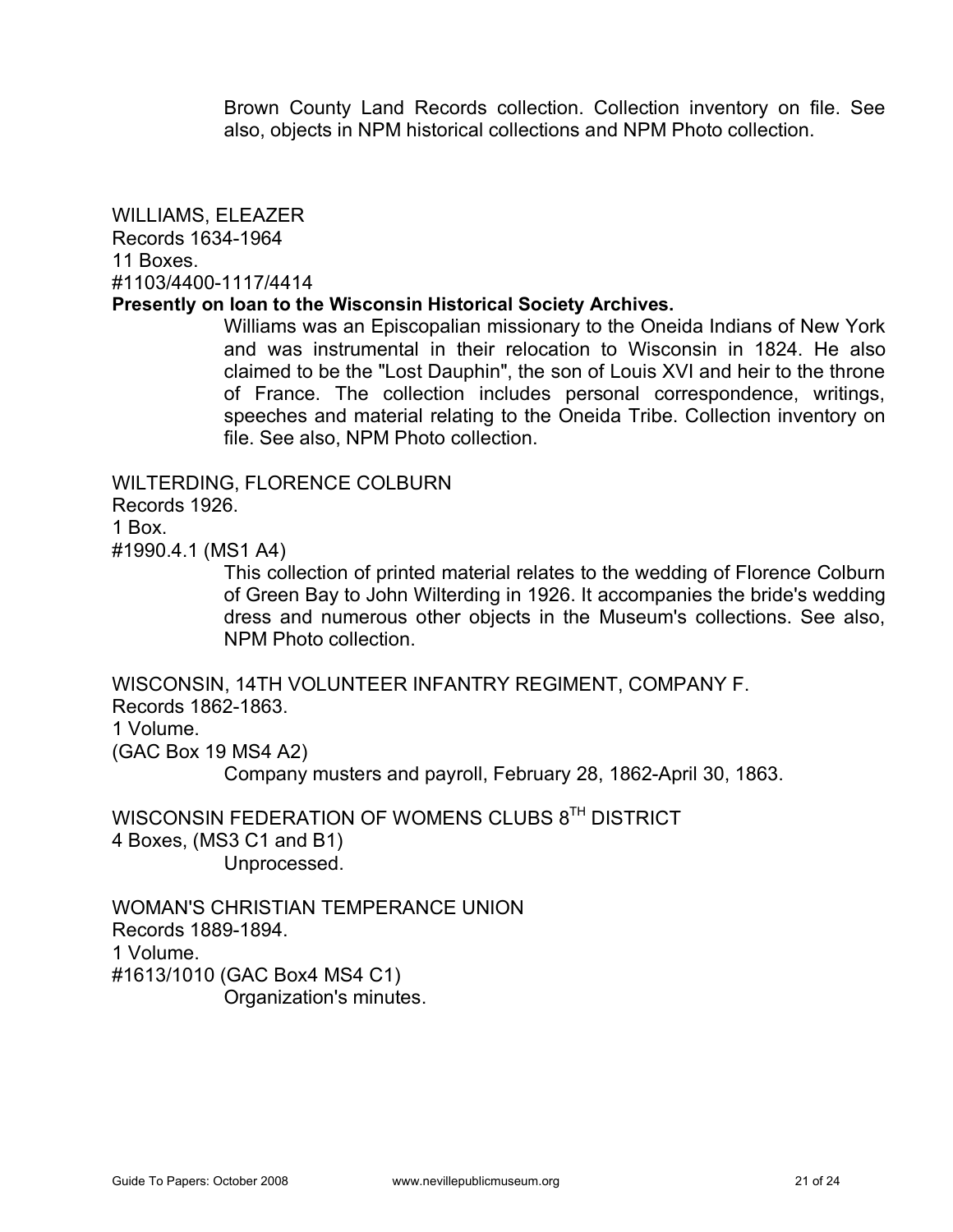Oral Interviews Conducted by Neville Public Museum – 1936 (333 DU10 Drawer2 VF: Oral Interviews)

| Name                  | Date          | Location                | <b>Index</b>                                                                                                |  |
|-----------------------|---------------|-------------------------|-------------------------------------------------------------------------------------------------------------|--|
| Merril, Judge Carlton | 11/9/1936     | Brown Cty. Courthouse   | Lawyers                                                                                                     |  |
| Cusick, Capr. J.A.    | 9/3/1936      | 544 So. VanBuren        | Bay Beach Park<br><b>GB Press Gazette</b>                                                                   |  |
| Smith, Charles H.     | 8/19/1936     |                         | <b>Streetcars</b><br><b>Boats-Shipping</b>                                                                  |  |
| Tennis, John          | 7/30/1936     | Doty St.                | Railroads-NW<br>Shingles<br>Astoo Bank<br>Belgian Insurance                                                 |  |
| Hoppe, Robert W.      | 9/1/1936      | $218-1/2$ N. Washington | Tailoring (Hoope's)                                                                                         |  |
| Schumacher, J.P.      | 11/18-20/1936 | NPMuseum                | Goodell, Nathan<br>Cherry St. Opera Hou<br><b>State Undertakers</b><br>Association                          |  |
| Schumacher, J.P.      | 9/30/1936     | NPMuseum                | Cherry St. Opera Hou                                                                                        |  |
| Monroe, Clara         | 11/16/1936    | 155 Francis Ave         | Ft. Howard<br>H.S. Baird<br><b>Blesch Brewery</b><br><b>Turner Society</b><br>Robinson Home                 |  |
| Hermann, Carl         | 11/10/1936    | 233 Main St.            | GB-Fire Dept.                                                                                               |  |
| Lison, Watson         | 10/27/1936    | 148 N. Oarland St.      | GB-Fire Dept.                                                                                               |  |
| Delwiche, August      | 11/4/1936     | 711 Porlier St.         | GB-Fire Dept.                                                                                               |  |
| Faulner, Henry        | 10/30/1936    | 120 S. Chestnut         | GB-Fire Dept.                                                                                               |  |
| Haum, Louis           | 10/15/1936    | 619 S. Jefferson        | House at that site<br>American Hotel<br><b>GB &amp; W R.R.</b><br>NW R.R.<br>Hart Boat Line<br>Shoeing Oxen |  |
| Hall, Elmer           | 10/21/1936    | WPA Office              |                                                                                                             |  |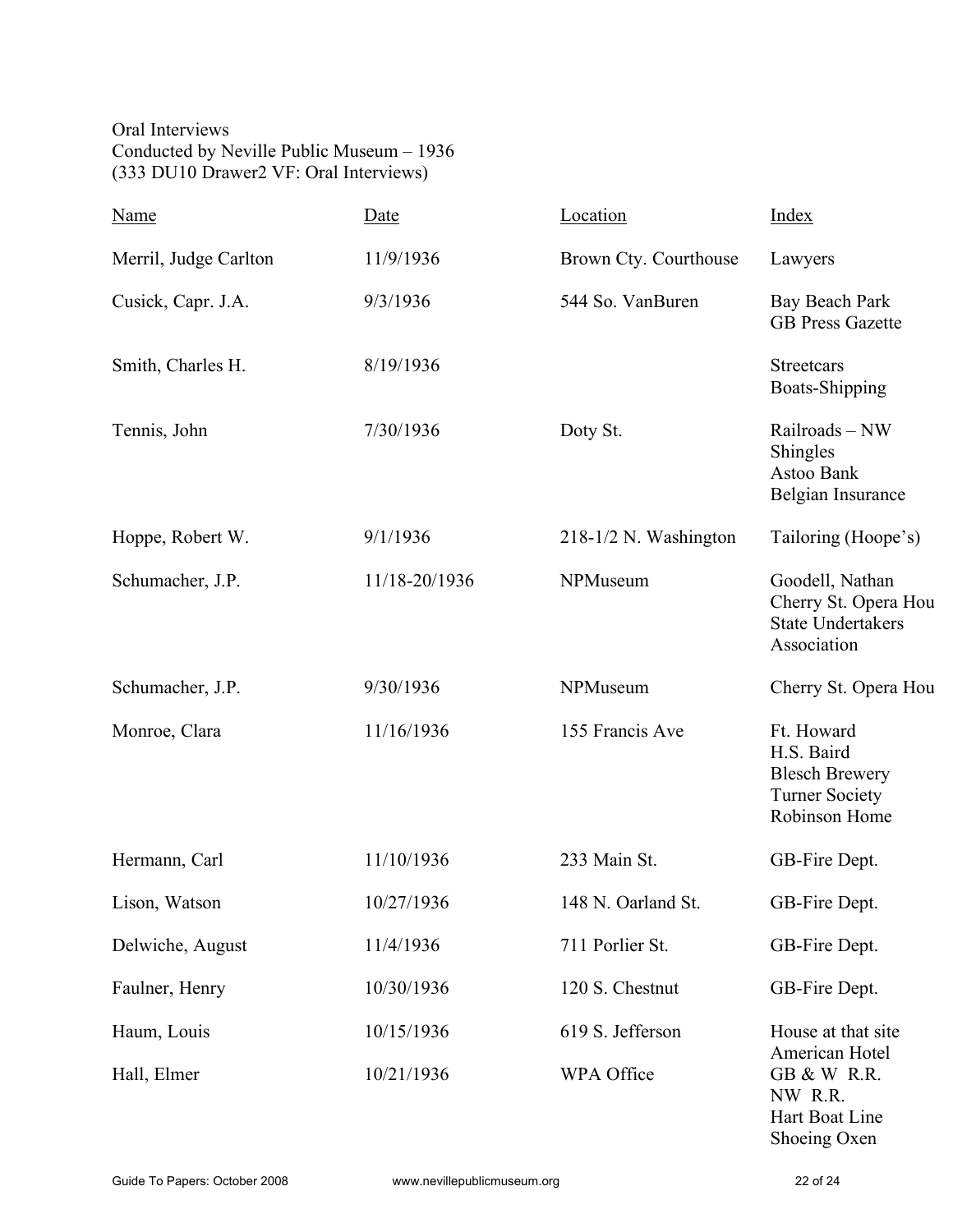| Name                  | Date       |      | Location        |          | <b>Index</b>                                                            |       |
|-----------------------|------------|------|-----------------|----------|-------------------------------------------------------------------------|-------|
| Fohman, Katherine     | 8/12/1936  |      | S. Adams        |          | 1 <sup>st</sup> Brick house in GB                                       |       |
| Seymour, Frank B.     | 11/18/1936 |      | 628 S. Monroe   |          | <b>GB &amp; W R.R.</b><br><b>GB</b><br><b>Businesses</b><br>locations   |       |
| <b>Tickler Albert</b> | 10/19/1936 |      | 939 S. Quincy   |          | Shingles<br>Fire Department<br><b>Bridges</b><br>First Wis. Bank-sketch |       |
| Morrow, Helen         | 7/31/1936  |      | 720 S. Monroe   |          | <b>Beckwith Home</b>                                                    |       |
| Schumacher, J.P.      | 9/15/1936  |      |                 |          | Redbanrs Stockade                                                       |       |
| Coor, James           | 7/28/1936  |      | NPMuseum        |          | Whitney, Daniel<br>U.S. Hotel<br><b>Beaumont Hotel</b>                  |       |
| Manthey, Carl         | 9/22/1936  |      | 1132 Pine St.   |          | Turn Verein Society<br>(Turner Hall)<br>(Membership Lists)              |       |
| Goos, John M.         | 9/21/1936  |      | 126 S. VanBuren |          | <b>Turner Society</b>                                                   |       |
| Field, Cornelia B.    |            |      |                 |          | <b>GB Public Schools</b><br>written history                             |       |
| Despins, Agnes        | 8/24/1936  |      |                 |          | Local history<br>Indians                                                |       |
| Plunkett, Jennie      | 8/31/1936  |      | 601 Cherry St.  |          | Indians                                                                 |       |
| Desnoyers, F. B.      | 7/29/1936  |      | 605 Cherry St.  |          | Shingles                                                                |       |
| Leclair, Charles      | 8/7/1936   |      | 519 S. Monroe   |          | Shingles                                                                |       |
| Watermolen, John F.   | 8/3/1936   |      | Sheridan Bldg.  |          | Shingles                                                                |       |
| Hoffman, Mrs. Geo     | 7/30/1936  |      | NPMuseum        |          | <b>Boats</b><br><b>Banks</b><br>R.R.                                    |       |
|                       |            | Date |                 | Location |                                                                         | Index |

*Name*